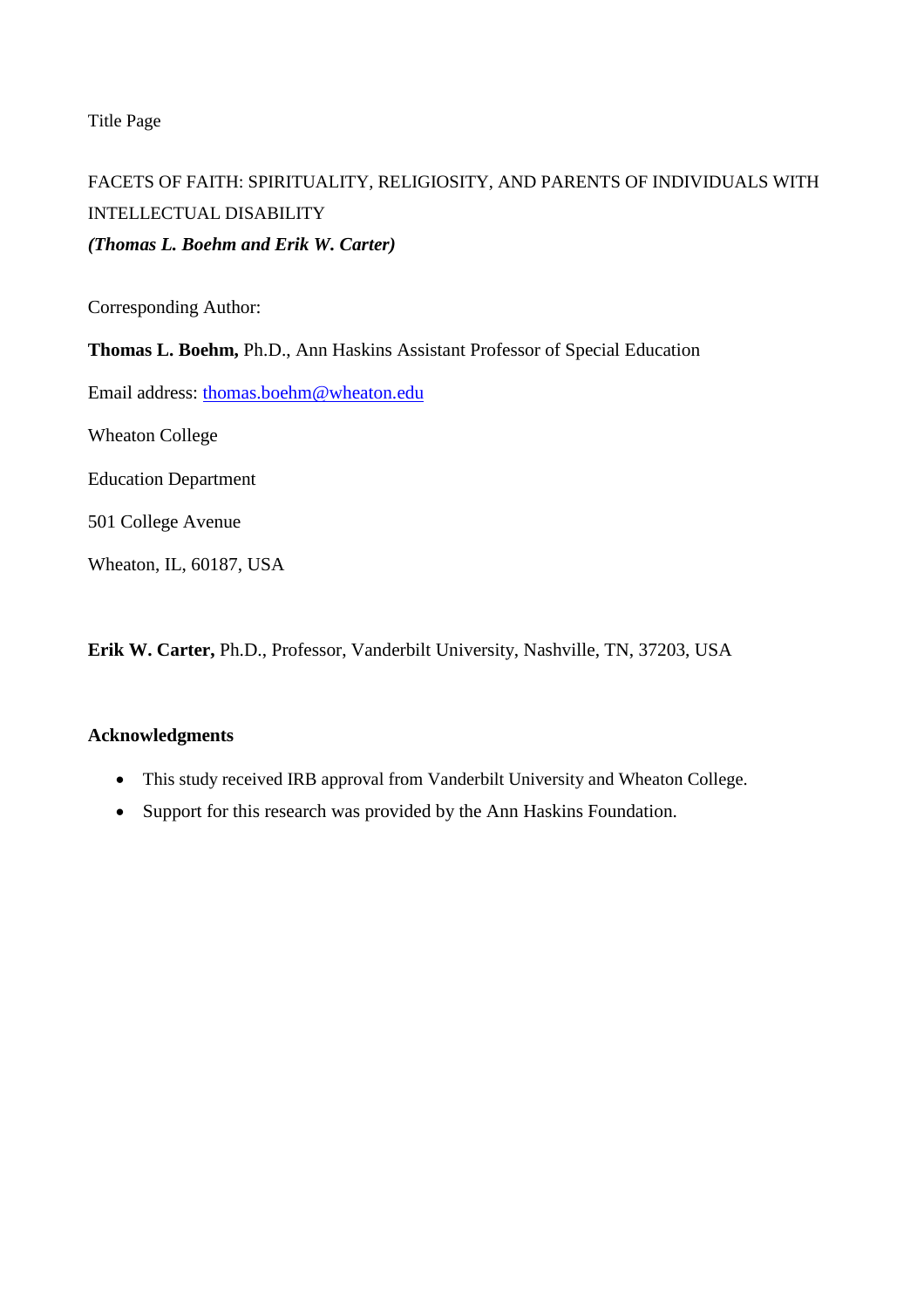#### Running head: FAITH AND FAMILIES 1

#### **Abstract**

Although faith has particular prominence in the contemporary American landscape, its intersection with disability and families has received little attention. We examined the spiritual and religious lives of 530 parents and caregivers of family members who have intellectual disability. For most participants, faith had clear relevance and was reflected in their congregational participation, beliefs, practices, and strength of faith. Yet considerable diversity was apparent in the ways in which each was evidenced, which included a modest number of families for whom this was not a salient aspect of their lives. Most participants identified ways in which their spirituality and religious participation contributed to their well-being. However, access to social supports through a local congregation was more muted. We address implications for professionals who support these families and congregations who welcome them. We also offer recommendations for expanding the opportunities and supports parents and caregivers need to flourish in their faith.

*Keywords:* religion, spirituality, severe disabilities, families, cultural competence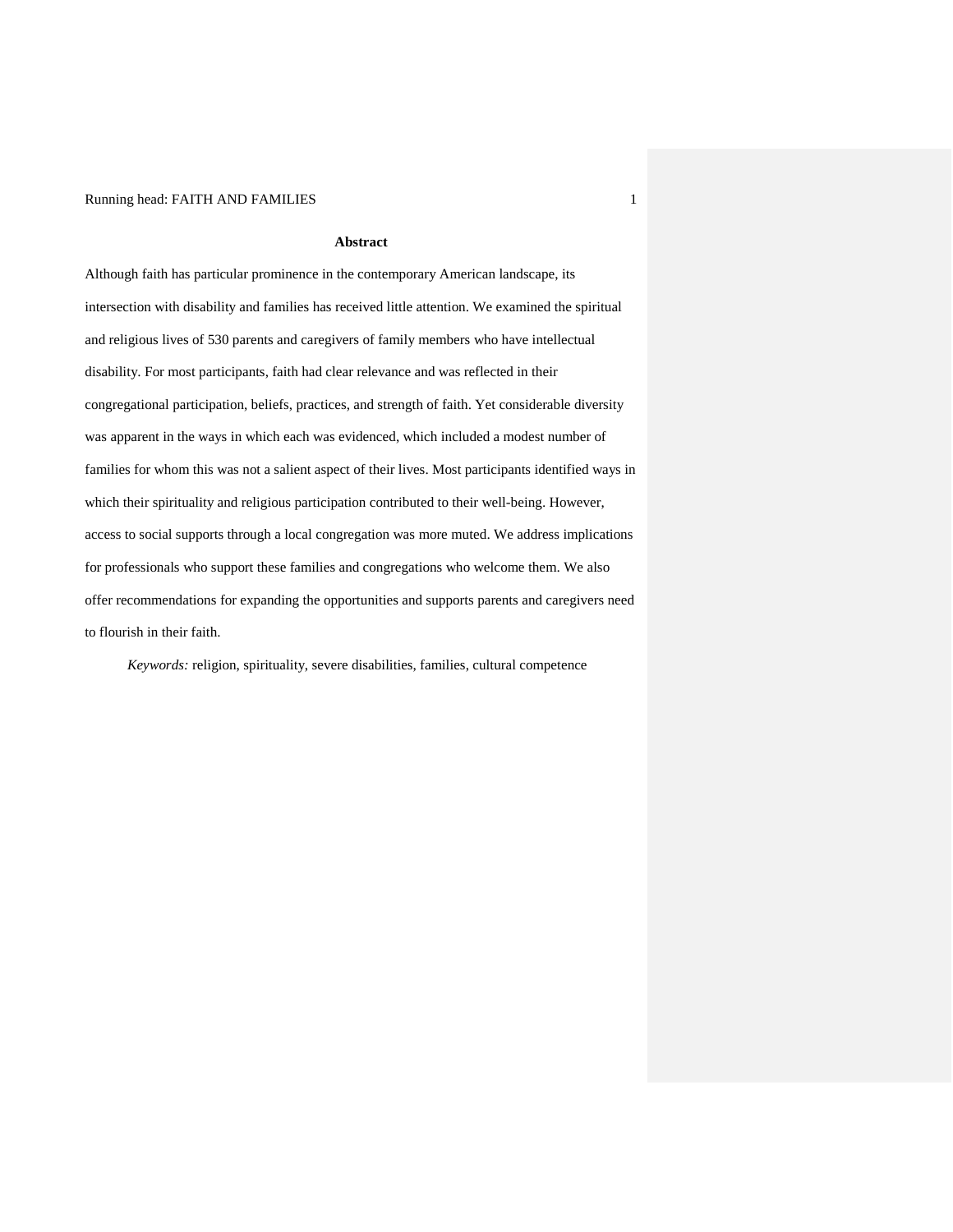Facets of Faith: Spirituality, Religiosity, and

Parents of Individuals with Intellectual Disability

The place and prominence of faith within the American landscape has been studied extensively (e.g., Jones & Cox, 2017; Smith & Snell, 2009; Stausberg & Engler, 2016). The overall portrait emerging from this research indicates religion and spirituality occupy a conspicuous place in the lives of most Americans (Putnam & Campbell, 2010). According to the Pew Religious Landscape Study (2015), 77% of Americans identify with a religious tradition and almost 90% believe in God. Among those individuals who are religiously affiliated, 91% describe their faith as somewhat or very important in their lives, 89% pray at least monthly, and 62% attend religious services at least monthly. Moreover, hundreds of studies document the ways in which these priorities and practices are associated with indicators of health and wellbeing (Koenig, King, & Carson, 2012; Park et al., 2017).

Among parents and caregivers of the nearly 7 million Americans with intellectual disability (ID), this particular portrait is much less clear. The different facets of their faith (e.g., congregational involvement, beliefs, and practices, supports, strength of faith) have been addressed in very few studies and often only incidentally (see review by Ault, 2010). National organizations like the American Association on Intellectual and Developmental Disabilities (2015), The Arc (2010), and TASH (2010) have issued strong position statements addressing the importance of understanding and supporting this dimension of the lives of people with ID and their families. Likewise, numerous resolutions and proclamations by religious denominations have addressed why and how faith communities should be places of belonging, support, and full participation for these families (Carter, 2007). Yet, the professional literature has been taciturn about this dimension of the lives of families. Understanding the roles and relevance of faith in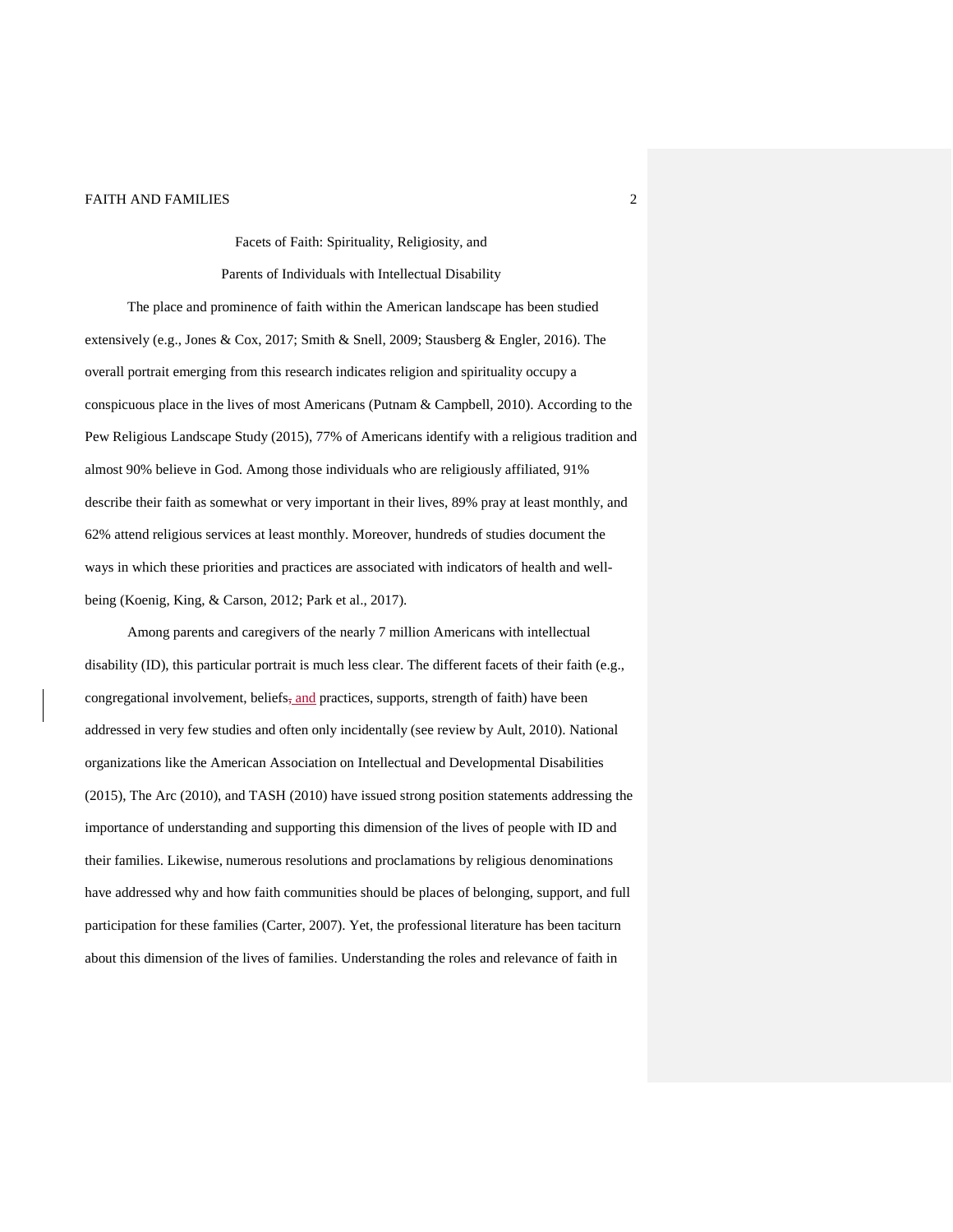the lives of parents and caregivers of family members with ID requires consideration of multiple dimensions such as: (a) congregational involvement, (b) spiritual beliefs and practices, (c) social supports, and (d) strength of religious faith.

The congregational involvement of these parents and caregivers comprise one important area of inquiry. Connections to a religious community can provide opportunities for shared spiritual practices with others who hold similar beliefs, connections to new relationships and social supports, and practical assistance offered through formal institutions. To date, the few studies addressing the religiosity of families impacted by ID have focused primarily on parents of very young children and with mixed disability samples, and have focused on how important faith was to them (e.g., Haworth, Hill, & Glidden, 1996; Rogers-Dulan, 1998; Skinner, Rodriguez, & Bailey, 1999; Weisner, Beizer, & Stolz, 1991). For example, Skinner, Correa, Skinner, and Bailey (2001) found that, among 250 parents who were of Mexican or Puerto Rican origin and had children (under age 6) with ID or developmental delay, 92% indicated they were somewhat or very religious and associated with a local church. Among 41 mothers of children (under age 12) with fragile X syndrome, Michie and Skinner (2010) found that religious faith was described as "important" or "extremely important" by 68% of participants. In their survey of 416 parents of children (primarily ages 0-30) with autism, ID, and other developmental disabilities, Ault, Collins, and Carter (2013) found that 97.6% of participants indicated their faith was important or somewhat important in their lives. However, the extent to which these parents and caregivers are involved in the array of activities offered in or through a local congregation (e.g., worship services, religious education, opportunities to serve, social events) has not been examined. In their study of 433 parents of youth (ages 13-22) with either autism or ID, Carter, Boehm, Annandale, and Taylor (2016) reported that 58% of participants attended religious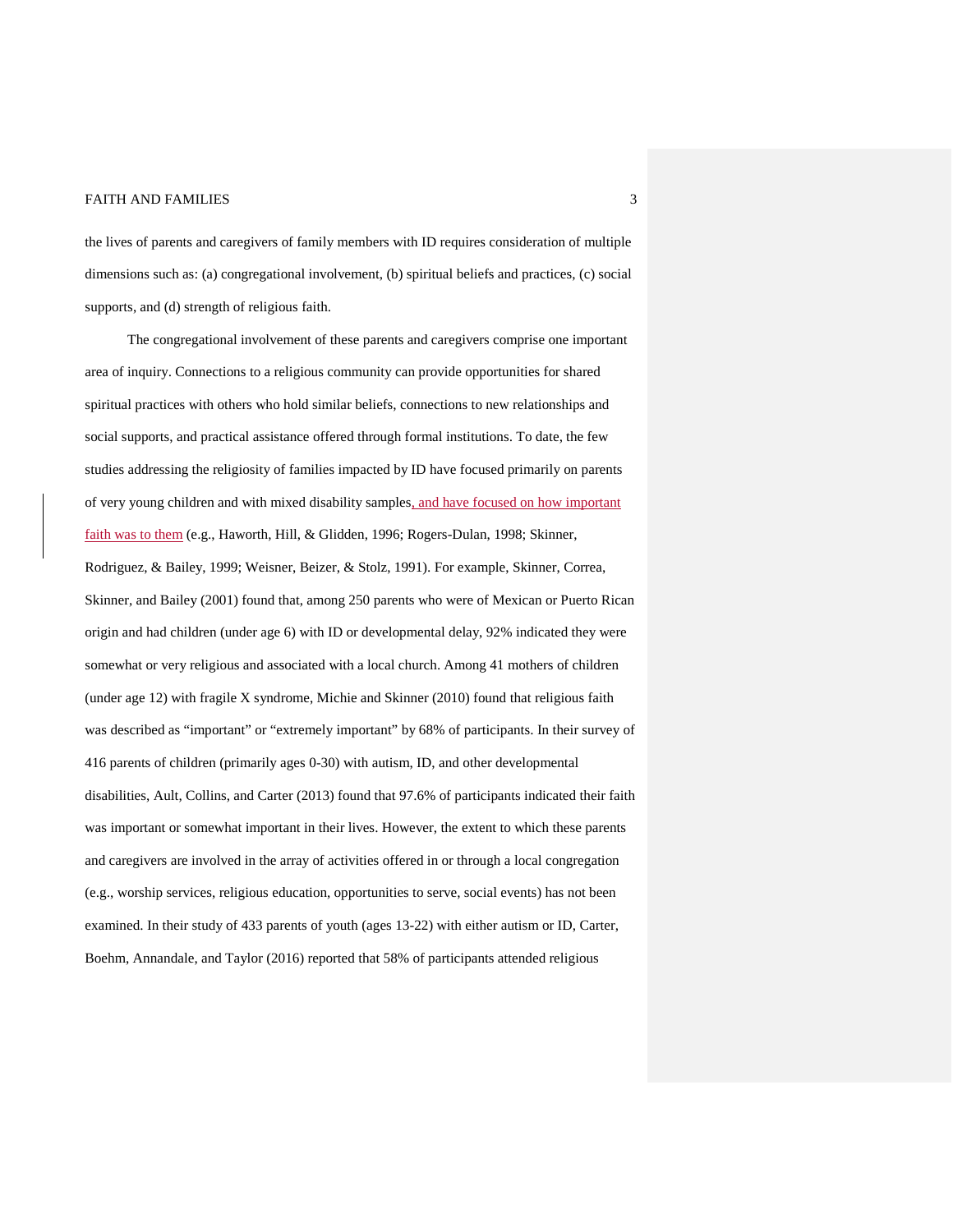services at least weekly, 14% attended at least monthly, 16% attended at least yearly, and 12% attended less frequently or never. The extent to which mere affiliation with a congregation also entails active involvement beyond worship service attendance warrants further investigation.

The spiritual beliefs and practices of parents comprise another much-needed area of exploration. These dimensions of spirituality can impact how parents respond to disability, provide pathways for coping and family adaptation, and provide a possible source of meaning and hope. Most prior studies involving parents who have children with ID have focused more narrowly on their beliefs in relation to experiences of diagnosis and understandings of disability rather than beliefs about religion or spirituality more generally (e.g., Bennett, Deluca, & Allen, 1995; Michie & Skinner, 2010; Speraw, 2006). For example, in her qualitative interviews with 13 parents whose daughters and sons (ages 22-84) had a variety of developmental disabilities, Treloar (2002) found that the spiritual beliefs of participants gave meaning to their experience of disability, provided a source of strength, and affirmed God's purpose and plan for their lives. Likewise, Skinner and colleagues (1999) described the ways in which Latino mothers of young children (under age 6) with ID or developmental delay drew upon religious beliefs and meanings in ways that transformed their understandings of disability and themselves. Additional research should focus on the broader beliefs of parents and the ways in which practices such as prayer and meditation might be a part of their lives.

The supports parents might draw from their spirituality and religious involvement also comprises a much needn importanted area of research (Pearce, 2005). Although the communal features of religious life could provide access to numerous social supports, this possibility has only been touched on in prior studies (e.g., German & Maisto, 1982; Reddon, McDonald, & Kysela, 1992). For example, Poston and Turnbull (2004) conducted individual and focus group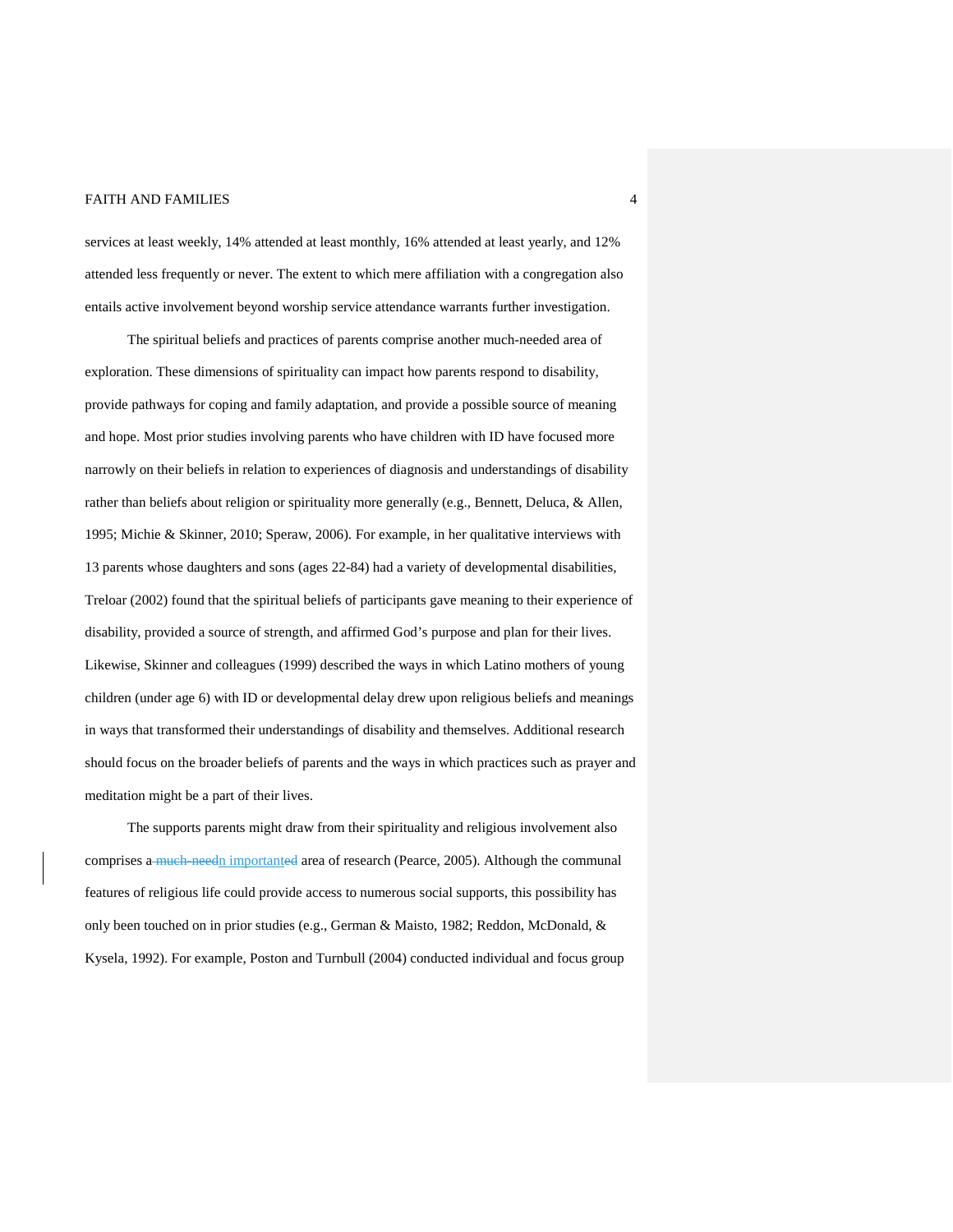interviews with 96 parents and other caregivers of family members with disabilities (primarily under age 21). Many identified a strong spiritual component to family quality of life and highlighted the sense of strength and sense of well-being gained through social support as well as religious beliefs. Knowing more about whether and how parents and caregivers access support from their faith and congregational connections could strengthen the field's understanding of how best to further flourishing among these families.

Finally, the strength of the religious faith of parents and caregivers of individuals with intellectual disabilities is also important to understand. The strength of religious faith among parents impacted by disability has only been reported in one study—however, this study included a mixed disability sample. Specifically, Boehm, Carter, and Taylor (2015) reported higher strength of religious faith ratings among parents of transition-age youth and young adults (13-21 years) with ID or autism were associated with higher family quality of life ratings. This finding was robust even after controlling for challenging behaviors, support needs, functional abilities, and demographic factors. However, the study did not report descriptive findings for this measure. Understanding the strength of religious faith among families specifically impacted by ID could help social service professionals and religious community members more effectively support this aspect of these parents' lives.

A growing number of scholars are calling for further research aimed at elucidating the faith practices and priorities of families impacted by disability (e.g., Ault, 2010; Carter, 2013; Reynolds, Gotto, Agosta, Arnold, & Fay, 2015). The purpose of this study was to provide a multidimensional portrait of the religious and spiritual lives of parents and caregivers of individuals with ID. We addressed four research questions: (1) How involved are they in congregational activities? (2) What beliefs and practices do they report? (3) What social supports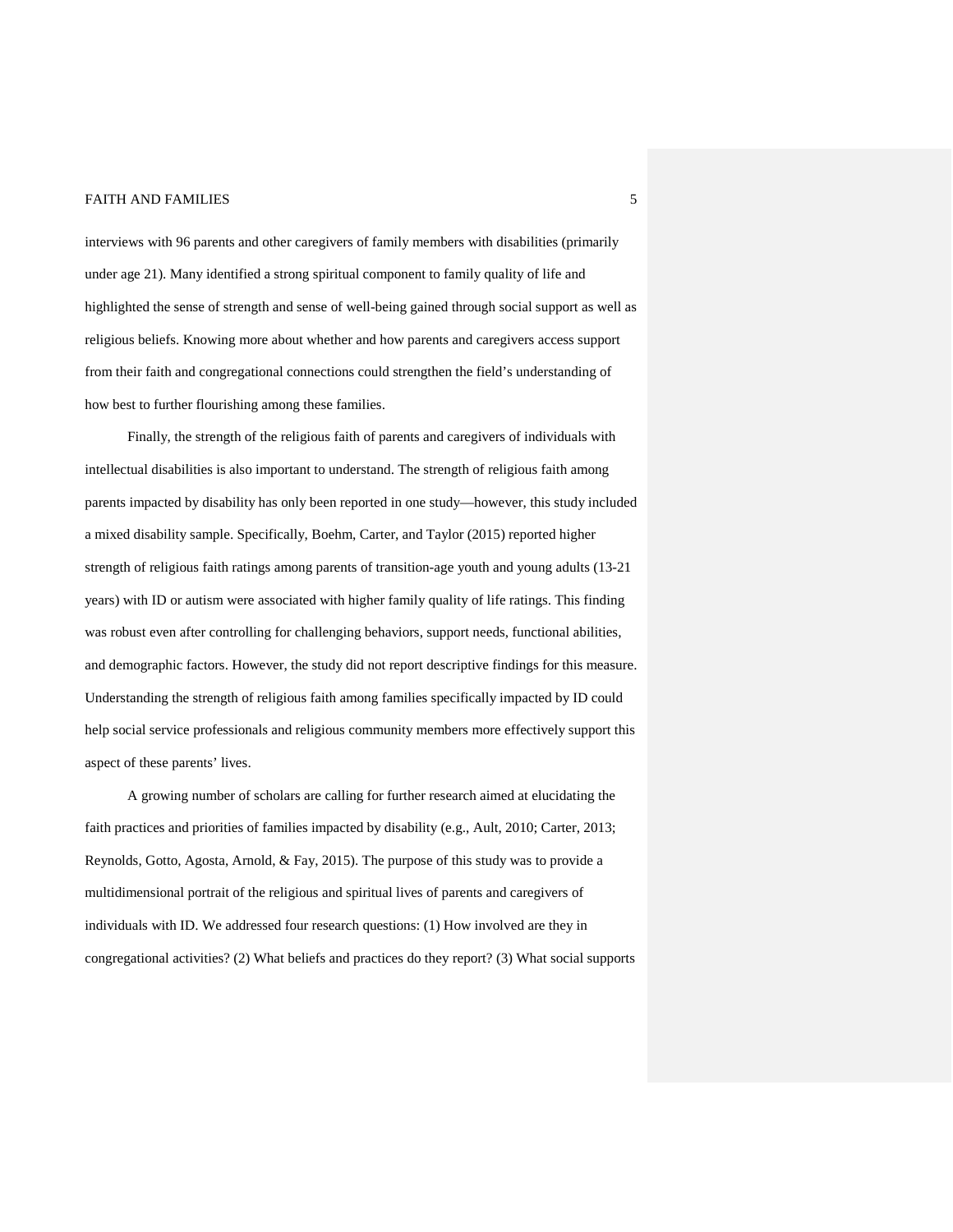do they draw upon? (4) How do they describe their strength of religious faith? We sought to extend the literature on this topic in several ways. First, we focused specifically on family members of individuals with ID. Most prior studies have focused on other disabilities (e.g., autism without reference to ID, chronic illness) or mixed samples. Second, we addressed a broader age span that included parents and caregivers of both children and adults. Most prior studies have focused on family members of very young or school-age children. Third, we incorporated multiple measures to address different facets of faith. Most prior studies have addressed a single dimension of spirituality or religiosity among their measures. Yet, faith is a multidimensional construct that requires consideration of multiple aspects of the lives of parents and caregivers (Fetzer Institute, 1999/2003).

#### **Method**

#### **Participants**

Participants were 530 parents (i.e., biological, step, adoptive) or primary caregivers (e.g., grandparent, sibling) of individuals with ID. To be included, participants must have been living in [removed for review]Illinois or [removed for review]Tennessee and had a child of any age diagnosed with ID. Participants ranged in age from 27.0 to 91.0 years ( $M = 53.3$  years,  $SD =$ 11.7); the majority (90.4%) was female. About half lived in **[removed for review**] Illinois (51.9%); the rest lived in **[removed for review]Tennessee** (48.1%). Information on their relationship to the family member with ID, marital status, household size, race/ethnicity, level of education, and household income is displayed in Table 1.

Family members with ID ranged in age from younger than 1.0 through 74.0 years (*M* = 22.0,  $SD = 12.7$ ). Over a third (35.9%) were female. About half (51.7%) of participants also reported one etiological indicator to further describe the disability; six reported two. These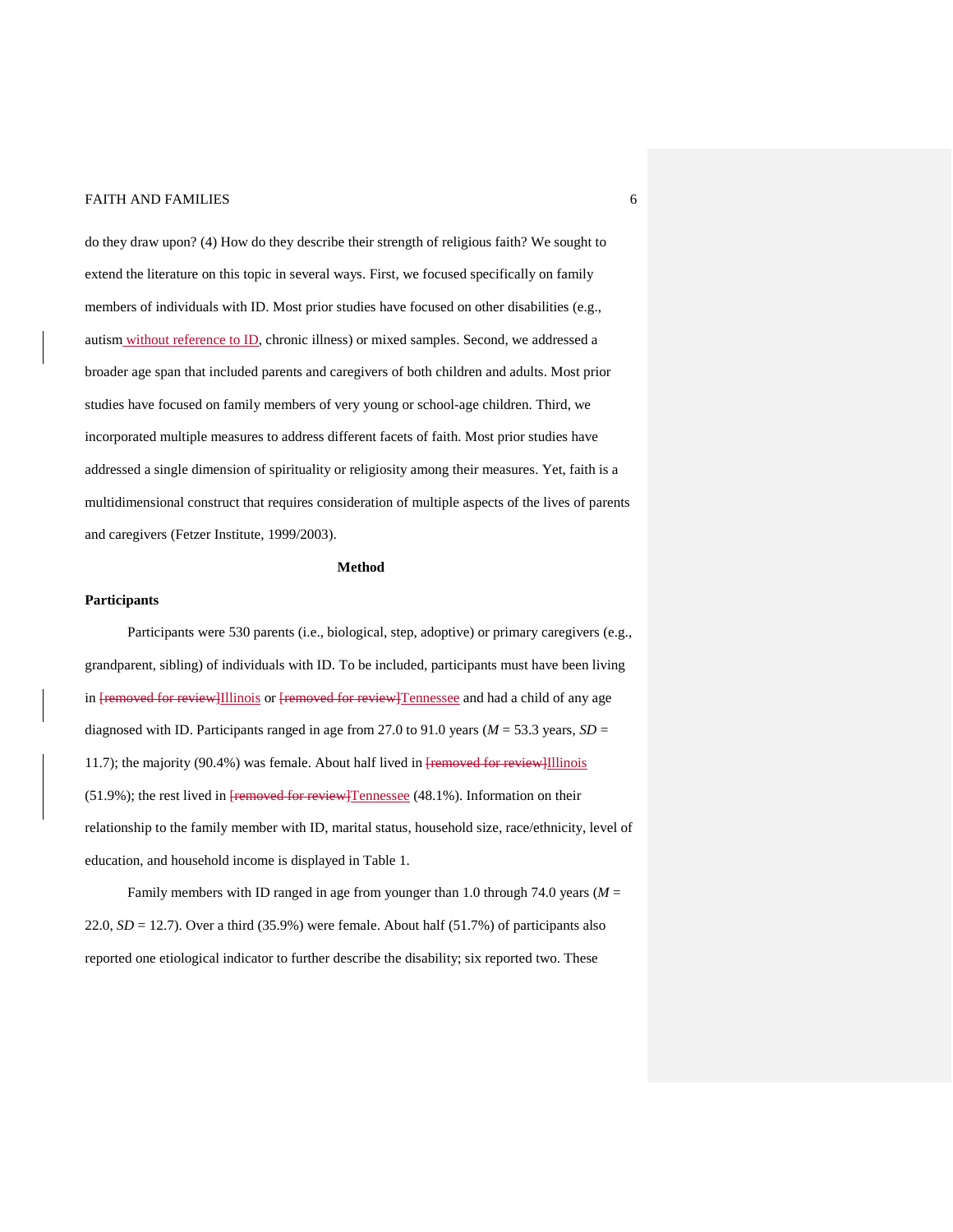indicators included Down syndrome ( $n = 166$ ), cerebral palsy ( $n = 79$ ), Fragile X syndrome ( $n =$ 14), Fetal alcohol syndrome (*n* = 8), Angelman syndrome (*n* = 4), Williams syndrome (*n* = 4), Cornelia de Lang syndrome (*n* = 3), Klinefelter syndrome (*n* = 3), Prader-Willi syndrome (*n* = 2) and one for each of Edward's, Rett, and 5p- *(cri du chat)* syndromes. Using a measure of support needs (Lee, Wehmeyer, Palmer, Soukup, & Little, 2008) across five domains (i. e., home living, community and neighborhood activities, social activities, advocacy activities, health and safety activities), parents reported their children needed the least amount of support in the area of home living activities and the most support in the area of health and safety activities. Additional demographics of family members are displayed in Table 2.

#### **Recruitment**

After receiving Institutional Review Board approval, we developed a recruitment strategy for two states—[removed for review]Tennessee and [removed for review]Illinois. We selected these states because they represented different geographical regions, provided greater diversity of religious identification and participation, and we had established connections with recruitment partners. For example, **[removed for review]**Tennessee ranks as the 3<sup>rd</sup> most religious state in the country and <del>[removed for review]</del>Illinois as the 17<sup>th</sup> least religious state (Pew Research Center, 2015). Because no statewide list of parents existed, we partnered with a wide a variety of disability- and family-focused organizations and networks who had relationships with families with members who had ID across each state. Overall, 147 partnering organizations agreed to distribute recruitment materials—about half within each state. These included disability service providers offering an array of programmatic services, educational service providers, advocacy and support providers/groups, congregation and para-congregation ministries, Arc chapters, residential service providers, parent training information centers, individuals, Special Olympics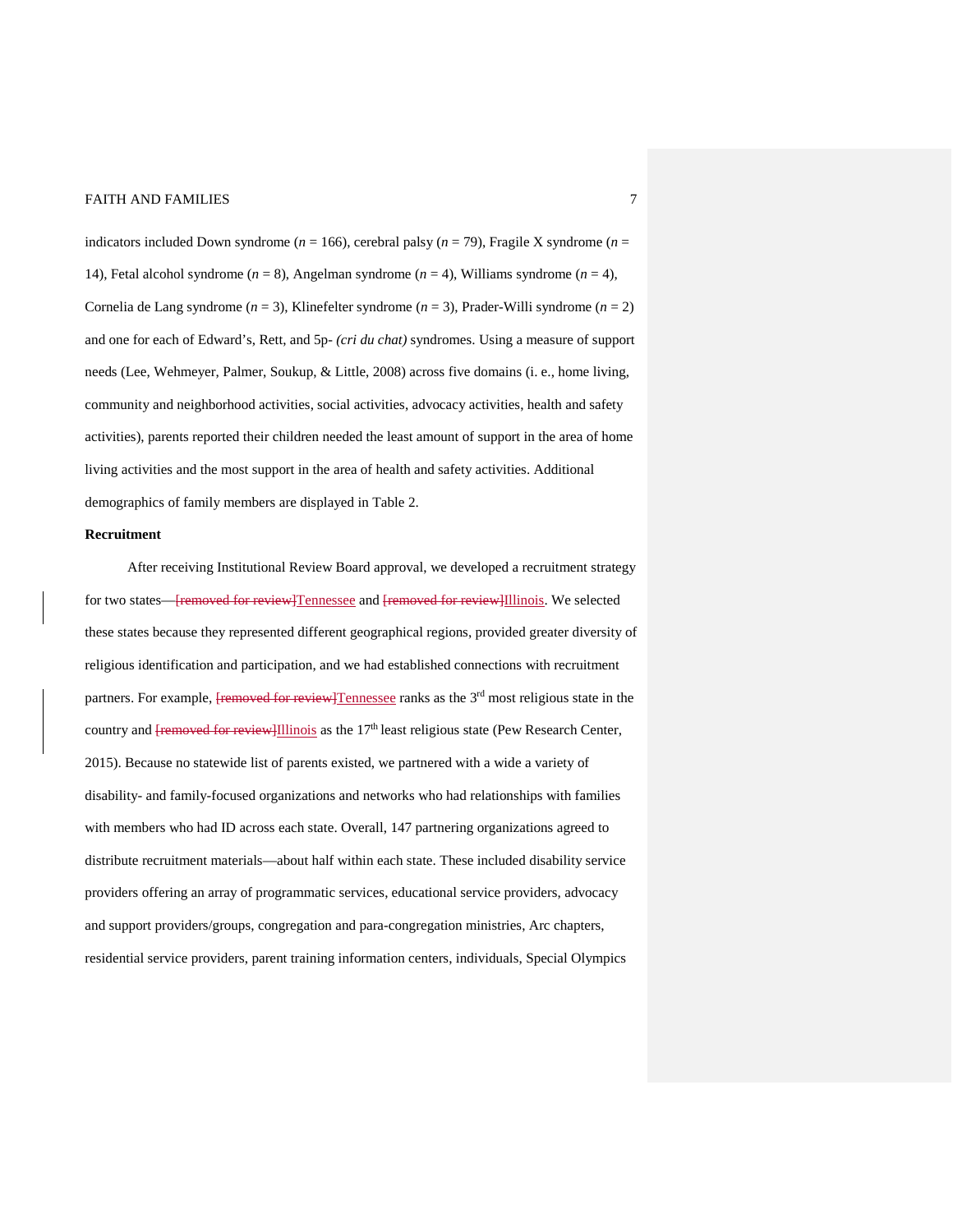programs, vocational service providers, medical/healthcare professionals, and other sports/recreation service providers. We provided three recruitment announcement options email invitations, print invitations, and short newsletter or website blurbs with links to full invitations—asking partners to adapt each according to their best method for reaching parents. We followed up with each partner up to three times to ask about their recruitment efforts; 73 confirmed sending materials. We also sent 1,507 email invitations directly to parents who had participated in two prior statewide studies in **[removed for review]**Tennessee focused on families with a member with intellectual and developmental disabilities.

#### **Measures**

We asked participants to complete a collection of research measures addressing family quality of life, religiosity/spirituality, social relationships, stress, and demographics. The present study focuses on the sacred dimension of participants' lives: congregation involvement, religious/spiritual beliefs and practices, social supports, and strength of religious faith.

**Congregation involvement.** We examined congregational involvement by asking about religious affiliation, attendance at religious services, and participation in various congregational activities. For religious affiliation, we asked with which of the 39 traditions listed they most closely identified. Additional options included *other*, *I don't know*, and *I don't identify with a particular religion*. We asked how often they attended religious services: *never, less than once a year*, *once or twice a year*, *several times a year*, *once a month*, *2-3 times a month*, *about weekly*, *weekly*, or *several times a week*. We asked about the frequency of their participation in each of 13 activities taking place in or through a local congregation (e.g., attending a Sunday school or religious education class, participating in sacraments, attending congregational fellowships, potlucks, or other social gatherings; see Table 3 for items). We provided space to write in up to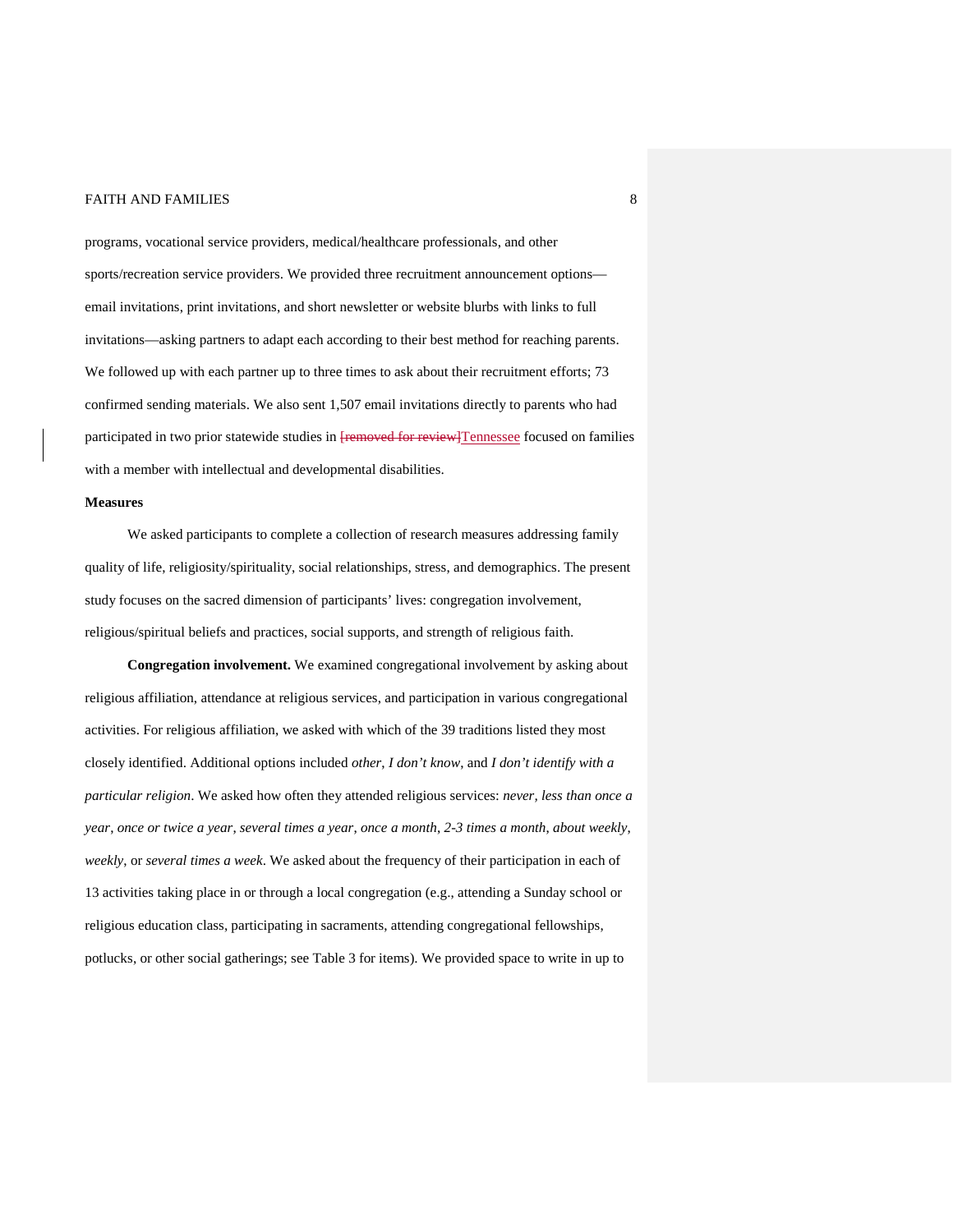two other congregational activities not already listed. Participants indicated how often they participated in each activity: *seldom/never, several times a year, once or twice a month, at least once a week,* or *don't know.* We selected these items from prior studies and reviews addressing the religious involvement of individuals without disabilities (e.g., Baylor University, 2005; Denton, Pearce, & Smith, 2008; Fetzer Institute, 1999/2003). Items in this section had good internal consistency (Cronbach's  $\alpha$  = .87).

**Religious/spiritual beliefs, practices, and social supports.** We assessed religious/spiritual beliefs, practices, and social supports using the Systems of Belief Inventory (SBI-15R; Holland et al., 1998). This scale consists of two subscales (see Table 4 for items). The Beliefs and Practices subscale consists of 10 items related to religious beliefs (e.g., "One's life and death follows a plan from God") and practices (e.g., "I pray for help during bad times"). The Social Support subscale consists of five items related to social support derived from a religious or spiritual community (e.g., "I seek out people in my religious or spiritual community when I need help"). Responses are provided on a 4-point, Likert-type scale comprised of a respondent's level of agreement (1 = *strongly disagree*, 2 = *somewhat disagree*, 3 = *somewhat agree*, 4 = *strongly agree*) or frequency of behavior  $(1 = none$  *of the time*,  $2 = a$  *little bit of the time*,  $3 = a$ *good bit of the time*, 4 = *all of the time*) described in each statement. Subscale and total scores are derived by using the overall mean for all items; higher ratings indicate greater salience of these religious/spiritual aspects of participants' lives. The scale has strong psychometric properties (Holland et al.) and can discriminate between religiously diverse subjects within a mixed sample (Hall, Meador, & Koenig, 2008). Although the scale has been widely used within the healthcare field among those with physical illness—(especially cancer (e.g., Cassibba et al., 2014Hall et al.  $\frac{d}{dx}$  it hads not been used with a sample of family members of individuals with ID. We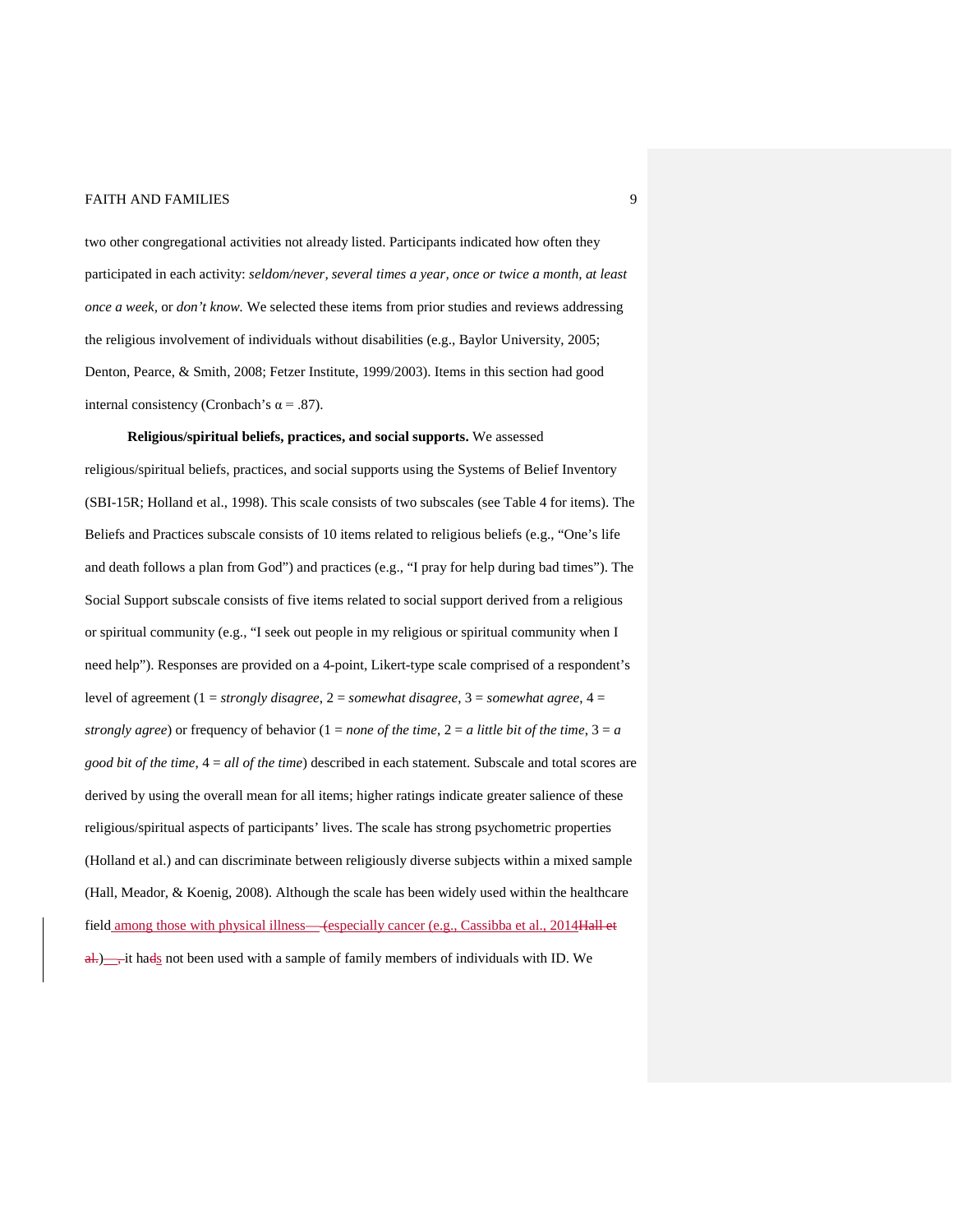therefore modified two questions by replacing the word "illness" with "stress" (i.e., "During times of stress, my religious or spiritual beliefs have been strengthened" and "Prayer or meditation has helped me cope during times of serious stress"). We made this modification because our focus is on disability rather than healthcare and stress is therefore a more relevant construct than illness. Among our present sample, this measure demonstrated strong internal consistency with Cronbach's  $\alpha = .96, .95, .92$  for the overall score, the Beliefs and Practices subscale, and the Social Support subscale respectively.

**Strength of Religious Faith.** We assessed the strength of religious faith using the Santa Clara Strength of Religious Faith Questionnaire – Short Form (SCSRF; Plante, Vallaeys, Sherman, & Wallston, 2002). This scale measures a respondent's level of agreement with five statements related to religious faith (see Table 5 for items). Responses are provided on a 4-point, Likert-type scale ranging from 1 = *strongly disagree* to 4 = *strongly agree*. A total score is derived by using the mean of all five items; higher scores reflect a stronger religious faith. The original 10-item scale was developed from survey data from 102 undergraduate students (Plante & Boccaccini, 1997). The shortened version, which we used in our study, was developed by administering itthe original 10-item scale to a sample of 1,584 participants and selecting questions with moderate means and high standard deviations (i.e., to avoid ceiling and floor effects), as well as high correlations  $(r > .95; p < .01)$  with the overall score (Plante et al.). Two studies using this shortened version reported strong internal consistency (Cronbach  $\alpha$  = .95 and .93) with exploratory and confirmatory factor analyses confirming a stable one-factor structure (Storch, Roberti, Bagner, et al., 2004; Storch, Roberti, Bravata, & Storch, 2004). Additionally, these two studies each reported convergent validity, with significant correlations with the three subscales of the Duke Religion Index (Koenig & Büssing, 2010). Test-retest reliability with 19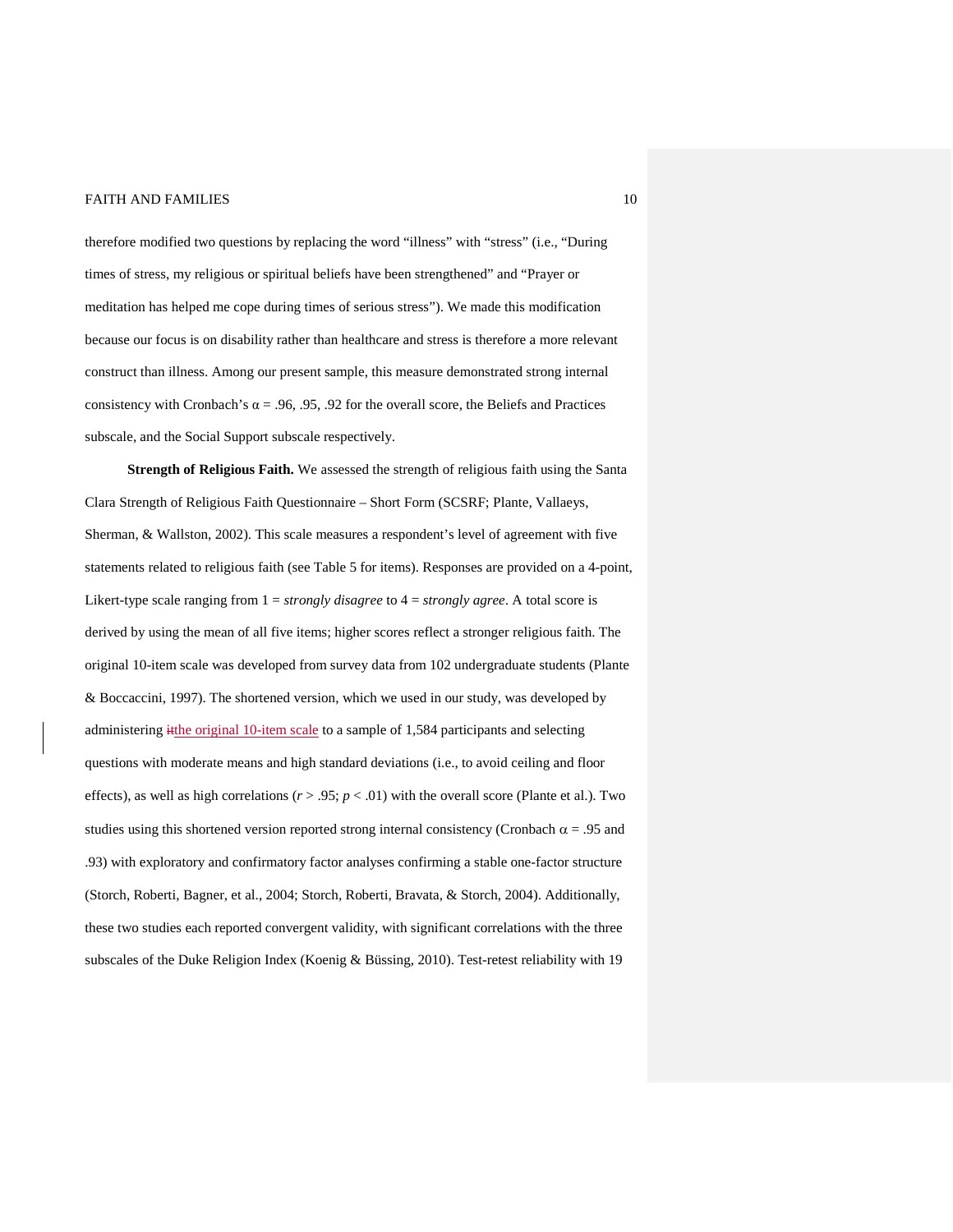participants showed a high degree of consistency with a two-week delay between tests  $(r = 0.97)$ , *p* < .001; Storch, Roberti, Bagner, et al.). Because our study involved participants from multiple faith traditions, we substituted the word "congregation" for "church" in 1 item. For the 530 participants in the present study, overall Cronbach's alpha was .94.

#### **Data Collection**

We asked participants to complete all study measures online (professional Survey Monkey account) or using a 16-page printed version (by request). All participants were entered into a random drawing to receive one of forty \$25 USD gift cards. We piloted all measures with a sample of 7 parents from both states whose child with ID ranged from 7 to 42 years asking for feedback on the content, clarity, and length. These parents offered recommendations for minor wording changes to increase the clarity of the measures. Although the overarching project included a broader set of measures, study participants must have responded to the question about frequency of congregation attendance to be included in the present analyses.

#### **Data Analysis**

We used descriptive statistics (i.e., mean, frequency, percentage) to summarize all ratings by overall scale, individual items, and subscales for congregation attendance and participation ratings (Question 1), religious /spiritual beliefs and practices ratings (Question 2), social support ratings (Question 3), and strength of religious faith ratings (Question 4). In addition, we examined the intercorrelations between all religiosity/spirituality variables as well as the extent to which these measures were correlated with the following variables: age of their daughter or son, challenging behaviors, and disability severity. Overall severity was determined by asking parents to describe their child's disability as either mild, moderate, severe, or very severe (cf., Hu, Wang, & Fei, 2012). We measured challenging behaviors with by adding the Behavior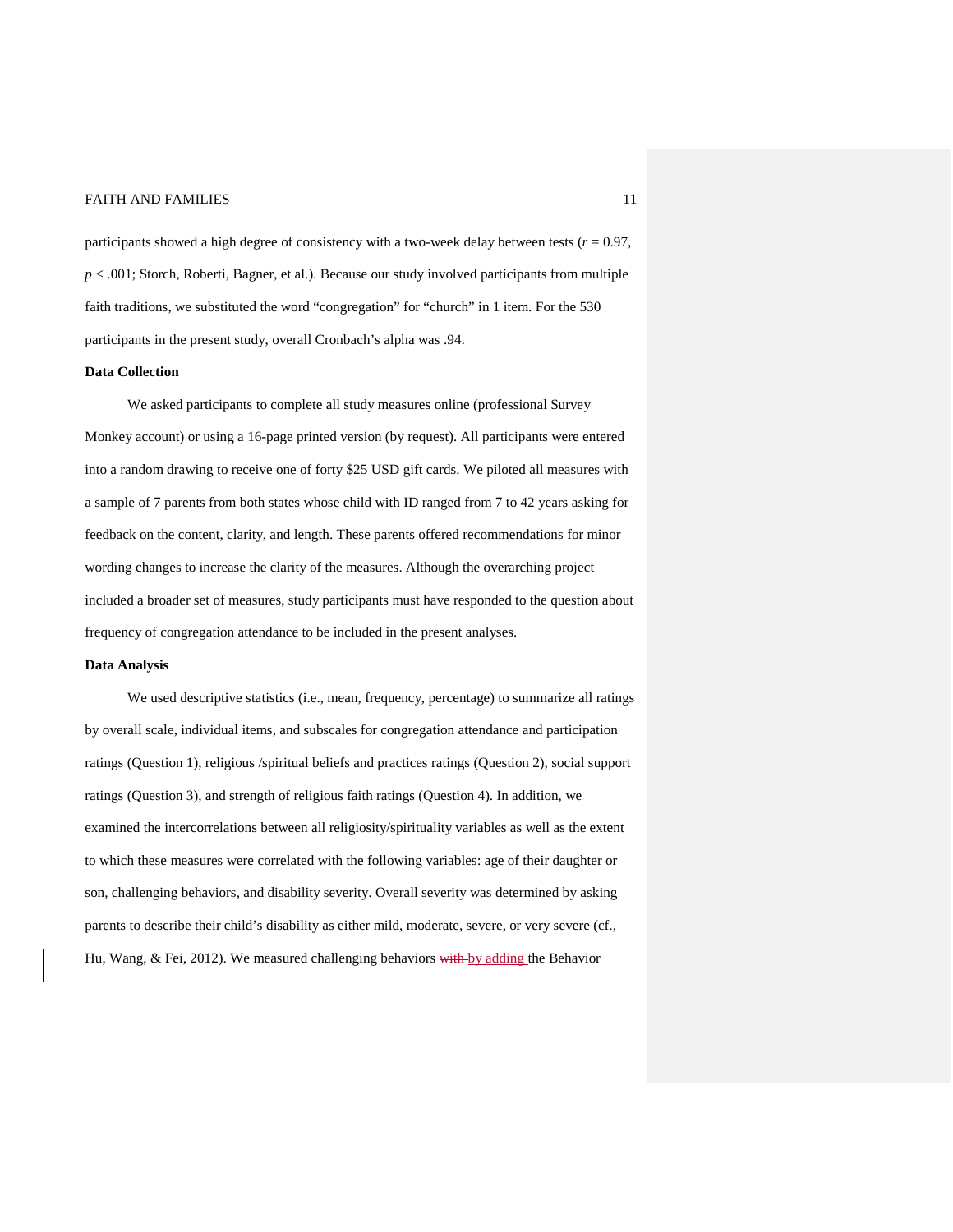Problems subscale of the Scales of Independent Behaviors—Revised (Bruininks, Woodcock, Weatherman, & Hill, 1996) to the collection of study measures.

#### **Results**

#### **Congregation Involvement**

Most participants (90.8%) identified with a particular religion, 8.3% said they did not identify with a particular religion, and 0.9% indicated they did not know. Among the 36 religious affiliations represented in this sample, the most common were Catholic/Roman Catholic (18.0%), Baptist (14.7%), non-denominational Christian (13.5%), Methodist (8.4%), Lutheran (4.7%), and Presbyterian (4.7%), Church of Christ (3.6%), Bible Church (2.4%), Episcopal (1.7%), Jewish (1.7%), and Pentecostal (1.7%). A small percentage (2.7%) reported their affiliation as *Other.* Participants reported attending their congregation from 0-80 years with a mean of 13.9 years  $(SD = 14.4)$ . Specifically, the number of years parents reported being involved in their congregation included: zero (8.9%), one (7.0%), two (6.3%), three (6.3%), four (4.6%), five (5.5%), six to ten (16.1%), eleven to fifteen (11.6%), sixteen to twenty (10.8%), twenty-one to thirty (13.0%), thirty-one to forty (4.1%), forty-one to fifty (2.4%), and over fifty (3.4%). One hundred and fifteen parents (21.7%) did not provide information on how long they had attended a congregation.

Frequency of congregation attendance varied widely across participants. Specifically, participants reported attending religious services: *never* (11.1%), *less than once a year* (9.2%), *once or twice a year* (7.7%), *several times a year* (11.5%), *once a month* (4.5%), *2-3 times a month* (9.8%), *about weekly* (8.1%), *weekly* (28.3%), and *several times a week* (9.6%). Frequency of congregation attendance was not significantly correlated with their child's age, disability severity, or challenging behaviors.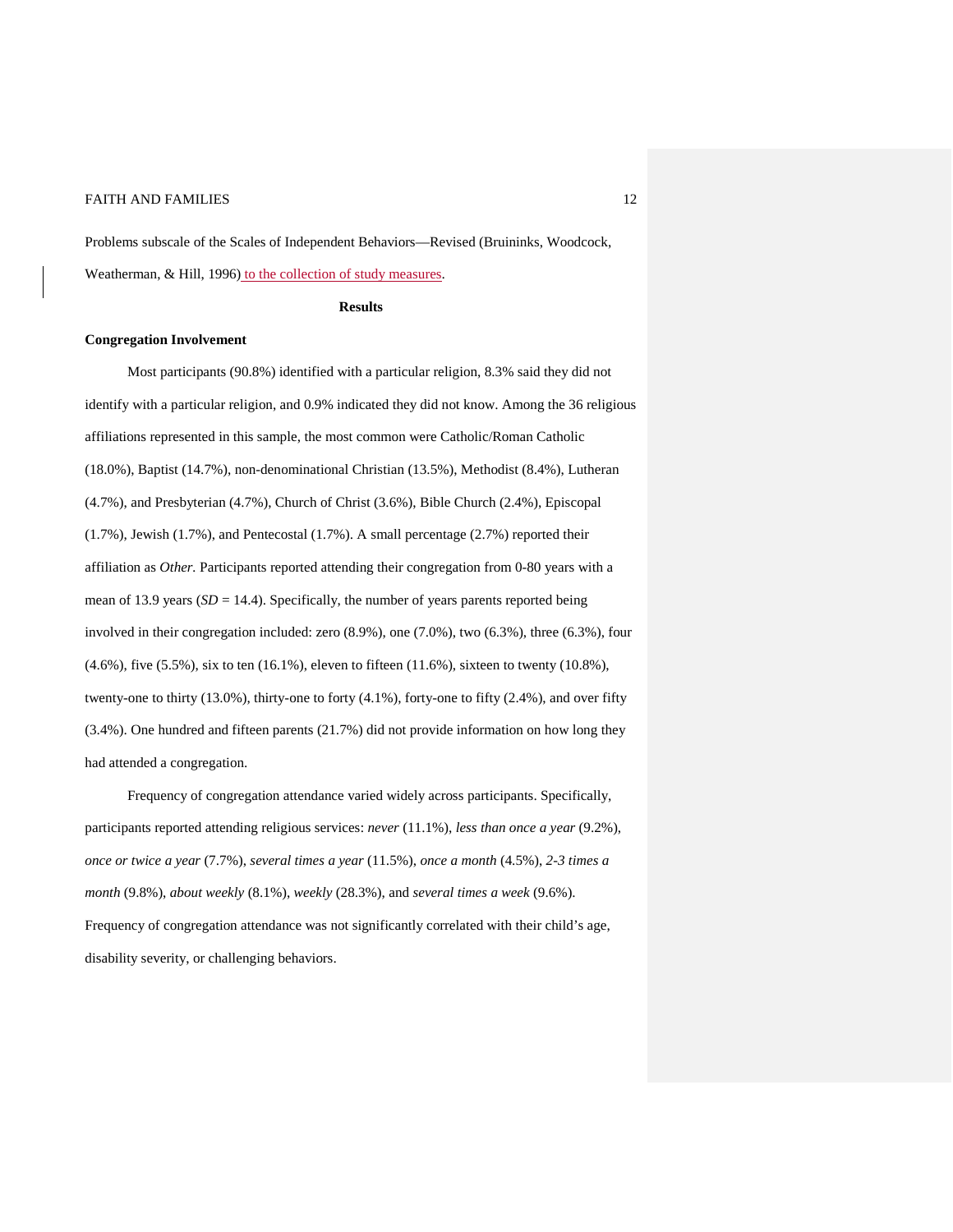Congregation participation—the extent to which participants took part in various congregational activities—is summarized in Table 3, arranged from most to least common based on involvement at least once a week. Almost two thirds of participants (70.2%) reported participating in at least one of the 13 other congregational activities in the last year. On average, participants took part in 1.5 (*SD* = 2.1) of the 13 activities at least once or twice a month and 3.1  $(SD = 3.1)$  of the 13 activities at least several times a year. The most common activities participants took part in at least several times a year included: participating in sacraments (56.3%); attending congregational fellowships, potlucks, and other social gatherings (49.4%); participating in prayer, study, or small group (42.7%); attending a Sunday school or religious education class (37.9%); and participating in local outreach activities (37.9%).

## **Religious/Spiritual Beliefs and Practices**

Participants reported overall agreement ( $M = 3.24$ ,  $SD = 0.79$ ) with items related to their religious/spiritual beliefs and practices (see Table 4 for individual items). More than three quarters of participants somewhat agreed or strongly agreed they feel certain that God in some form exists (91.9%); they have experienced peace of mind through their prayers and meditation (84.3%); they have experienced a sense of hope as a result of their religious or spiritual beliefs (82.9%); one's life and death follows a plan from God (81.7%); they pray for help during bad times (78.4%); religion is important in their day-to-day life (78.2%); during times of stress, their religious or spiritual beliefs have been strengthened (79.0%); and they believe God protects them from harm (75.4%). Beliefs and practices were not correlated with measures of child age, disability severity, or challenging behaviors.

## **Social Supports**

Participants reported somewhat lower levels of agreement ( $M = 2.69$ ,  $SD = 0.92$ ) with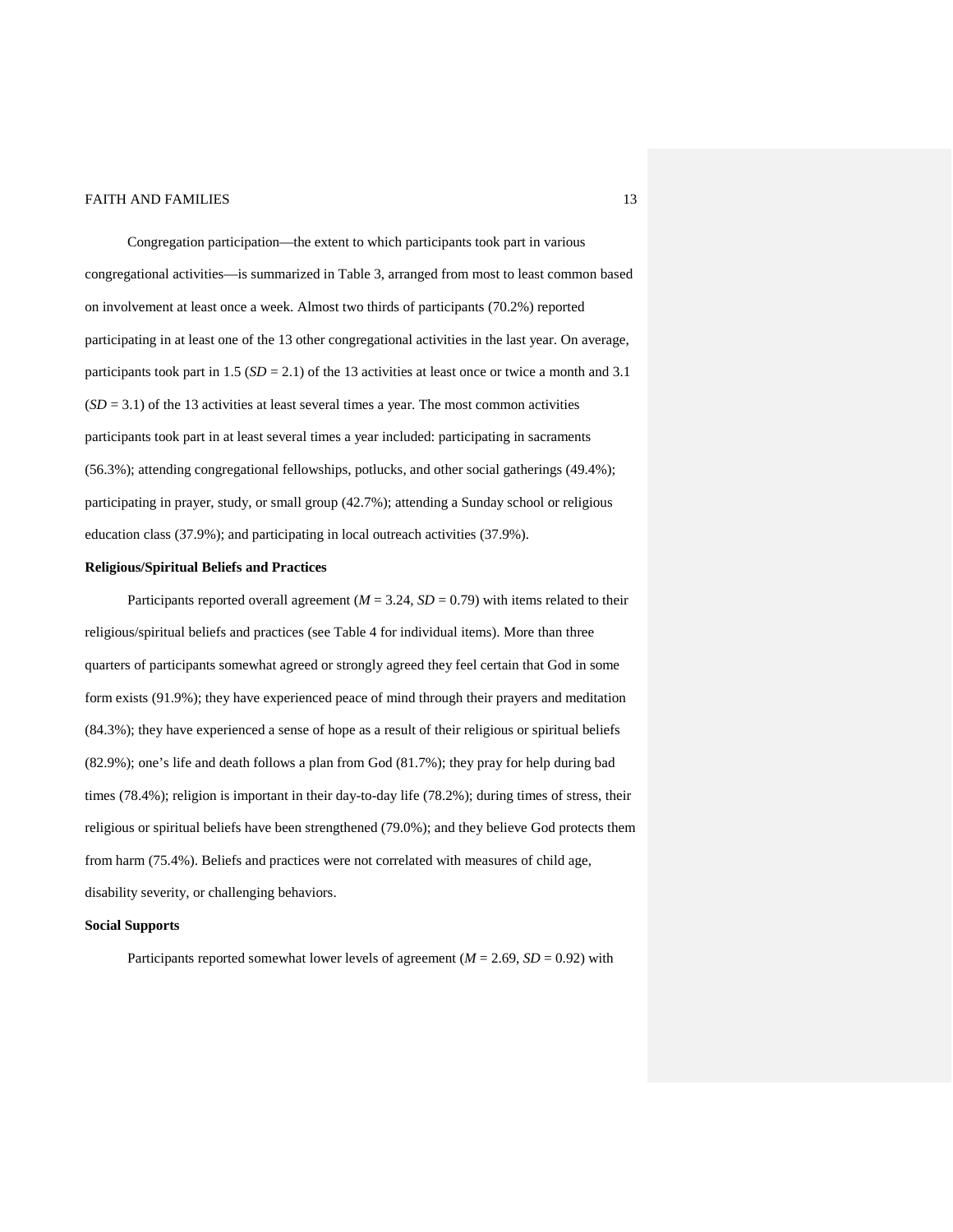items related to social supports (see Table 4 for individual items). For example, 72.9% somewhat or strongly agreed that they enjoyed attending religious functions hold by their religious or spiritual group, but only 35.5% somewhat or strongly agreed that they seek out people in their religious or spiritual community when they need help. Lower ratings of religious/spiritual social support were significantly associated with greater disability severity ratings ( $r = -10$ ,  $p = .01$ ) and ratings of more challenging behaviors ( $r = .12$ ,  $p = .02$ ).

## **Strength of Religious Faith**

Participants reported overall agreement ( $M = 3.01$ ,  $SD = 0.89$ ) with strength of religious faith items (see Table 5 for individual items). Most participants agreed or strongly agreed they enjoy being around others who share their faith (81.9%), they look to their faith as providing meaning and purpose in their life (80.8%), their faith impacts many of their decisions (77.2%), they pray daily (73.1%), and they consider themselves to be active in their faith or congregation (59.8%). Strength of religious faith was not significantly correlated with their child's age, disability severity, or challenging behaviors.

#### **Religiosity/Spirituality Intercorrelations**

All religiosity/spirituality variables were significantly and positively correlated with each other (see Table 6). The strongest correlations included strength of religious faith with beliefs and practices  $(r = 0.85)$  and strength of religious faith with social support  $(r = 0.80)$ . All intercorrelations ranged from  $rs = 0.37$  to 0.85 ( $p < .01$ ).

#### **Discussion**

Supporting parents and other caregivers to thrive in *all* aspects of their lives is affirmed in both contemporary policy and recommended practices (e.g., Reynolds & Kardell, 2017; Reynolds et al., 2015; Schippers, Zuna, & Brown, 2015). Moreover, the ordinary experiences,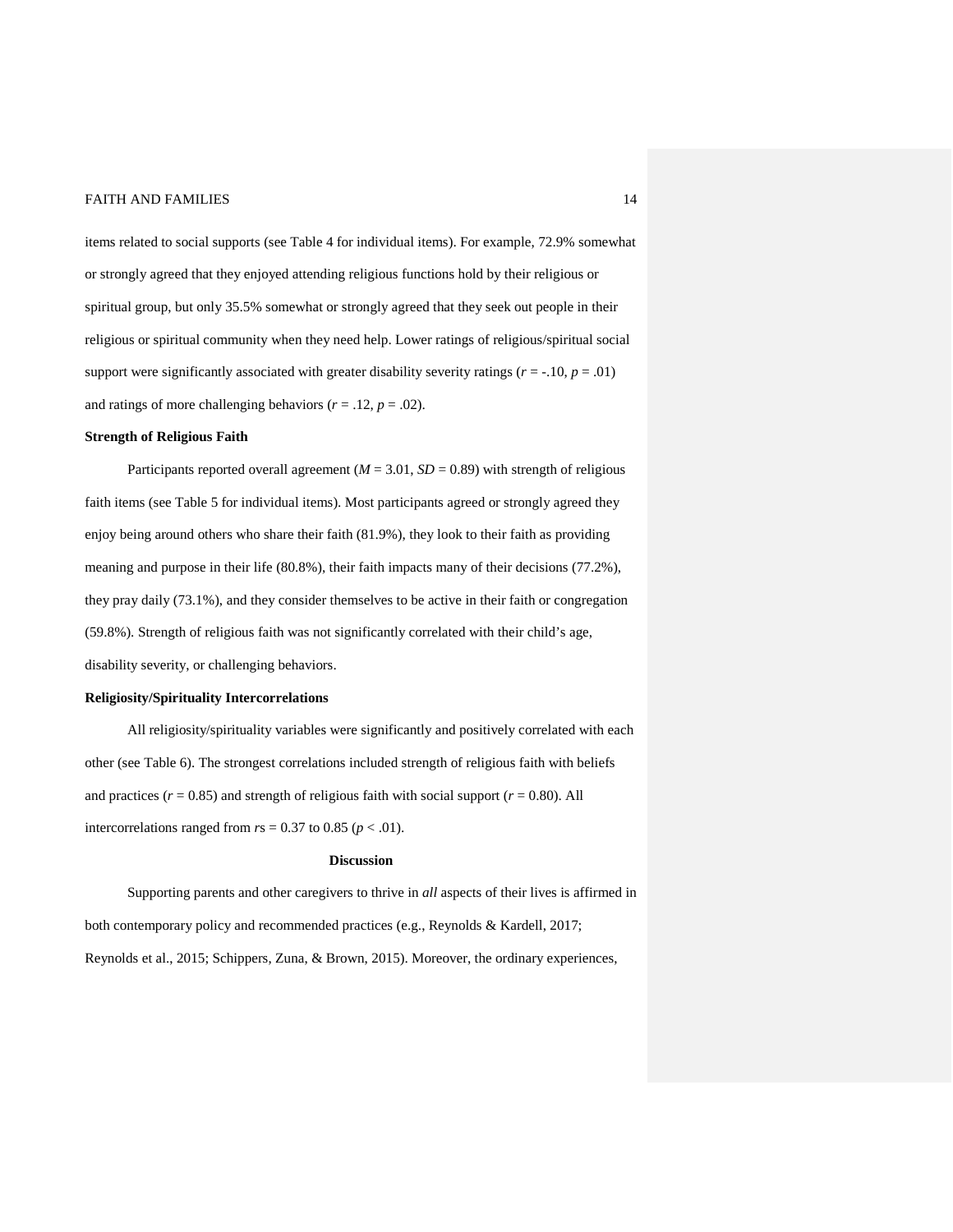supports, and relationships that enable any family to flourish are likely to be equally important to parents whose daughters and sons have an ID. The present study focused on the religious and spiritual lives of more than 500 of these parents. Our findings provide a multifaceted portrait of their congregational involvement, religious faith, beliefs, and social supports.

First, religion and spirituality held a prominent place in the lives of most of these parents and caregivers. For example, nearly 90% of participants had attended religious services at a local congregation, their involvement extended to an average of three other congregational activities, 92% affirmed the existence of God in some form, most said they prayed or meditated, and their strength of religious faith was found to be moderately strong. This portrait indicates that faith can be a very salient aspect of the lives of many parents and caregivers (e.g., Ault et al., 2013; Boehm et al., 2015; Poston & Turnbull, 2004; Rogers-Dulan, 1998; Skinner et al., 1999). They extend prior research by addressing together the multiple facets of faith in the lives of these parents to provide a fuller portrait of its place and prominence. Such findings might be considered unsurprising in light of the prevailing religious landscape within the United States (e.g., Jones & Cox, 2017; Pew Research Center, 2015). Yet they stand out in light of the limited attention that has been given to this aspect of the lives of parents within the professional literature (Ault, 2010; Carter, 2013).

Second, the portrait of these parents was also marked by considerable diversity. Participants varied widely in their frequency of religious service attendance, in the combination and number of congregational activities they accessed, in the particular beliefs they espoused, in the traditions and denominations with which they affiliated, and in the social supports they utilized. This diversity also includes a modest proportion of participants who did not consider religion and spirituality to be relevant aspects of their lives. As is evident in other spheres of life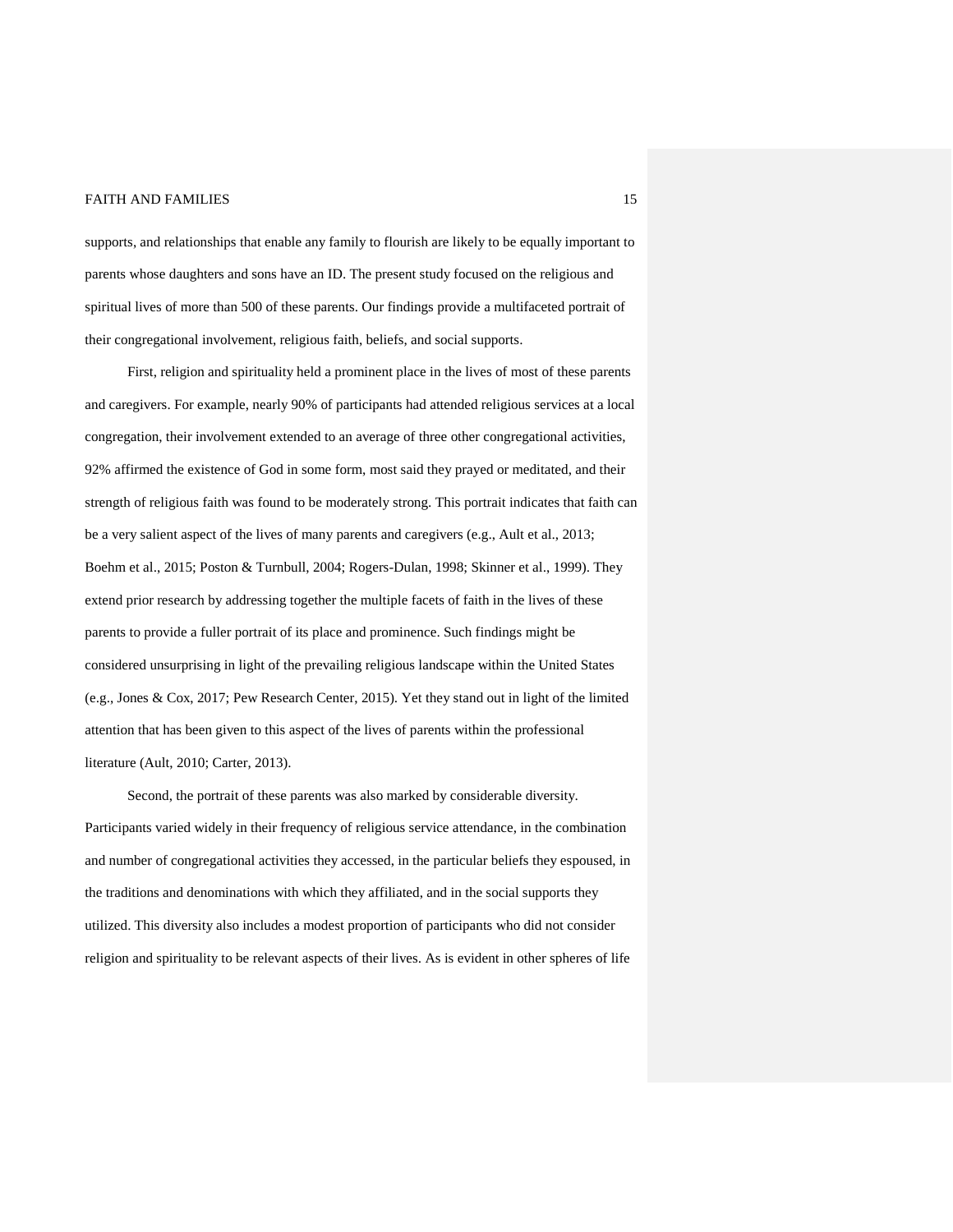(cf., Blustein, Carter, & McMillan, 2016; Jones & Gallus, 2016), the experiences and priorities of parents who have children with ID are not homogenous. Indeed, the specific ways in which faith was woven into their lives looked somewhat different for every participant in this study. Such diversity accentuates the importance of understanding the priorities and participation of each person rather than making advance presumptions.

Third, spirituality and religious participation may contribute to the well-being of these parents and caregivers. In our sample, 83% of participants said they experienced a sense of hope as a result of their beliefs, 73% reported that prayer or meditation helped them cope in times of stress, and 84% indicated these same practices brought them peace of mind. Such findings are consistent with a much larger literature documenting links between spirituality and well-being among people without disabilities (Koenig et al., 2012; Park et al., 2017). Access to social support through one's faith community, however, was more muted. Less than two thirds (64%) of parents knew someone in their religious or spirituality community they could turn to and only one third (35%) reported seeking out people in their religious or spiritual community when they needed help. It is unclear whether such support was unavailable, considered unhelpful, or not pursued at all by participants.

Fourth, the relevance of faith to so many parents could have implications for professionals who work closely with families. More than three quarters (77%) of parents indicated their faith impacts their decisions and many said they found emotional or social support through their spiritual practices or congregational community. Understanding the values, beliefs, sources of strength, and community connections of families is crucial to providing culturally competent services and family-centered supports (Gaventa, 2018; The Joint Commission, 2010). Asking good questions at appropriate times can provide professionals with important insight into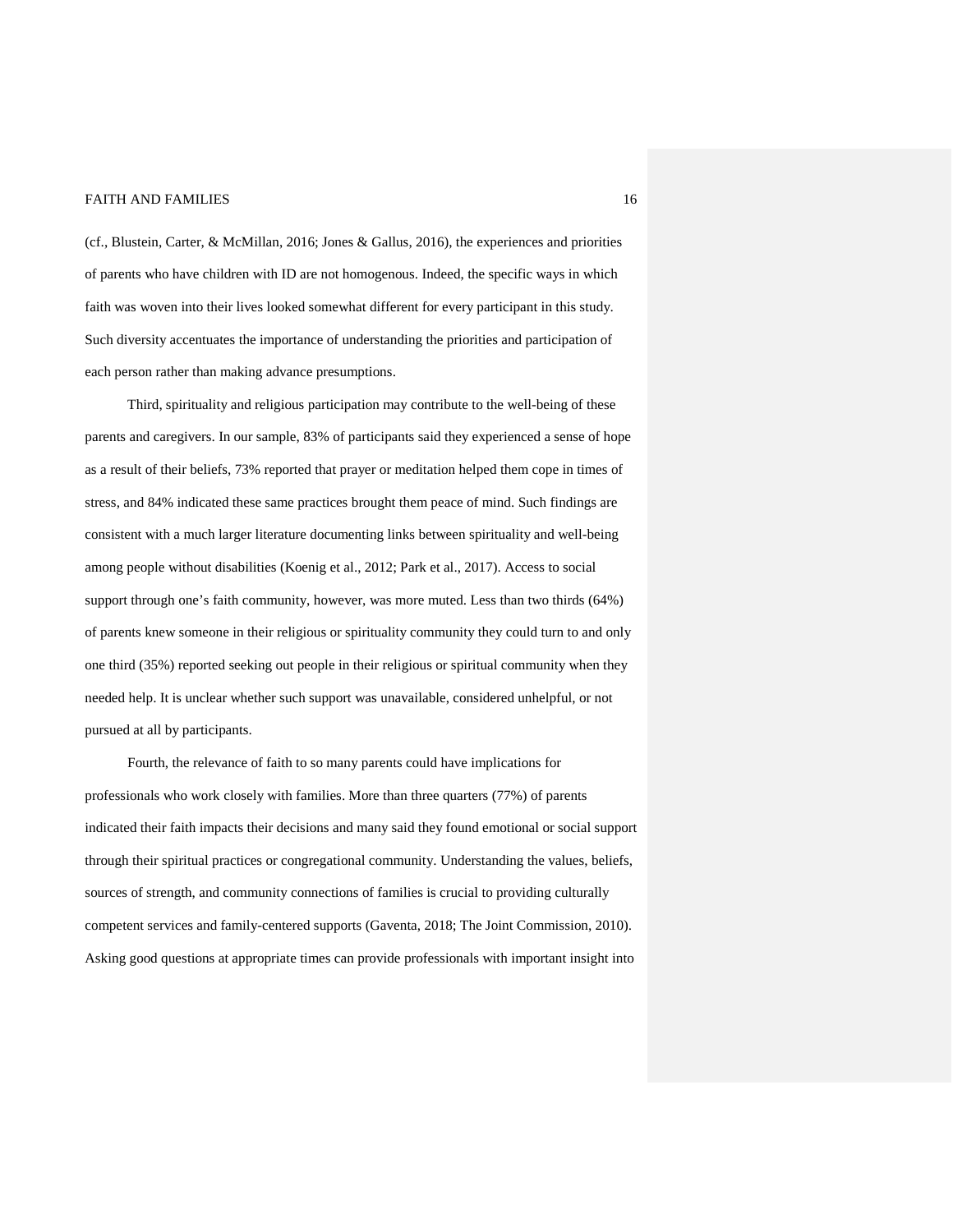the salience of spirituality to a particular family and its relevance to service delivery (Carter, in press). For some professionals, this may involve listening informally as families share their stories and circumstances, noticing references to spiritual interests and congregational questions, and following up with relevant questions. For others, it may involve incorporating more formal questions about spiritual beliefs and support systems into care. Multiple tools developed in the fields of health care, rehabilitation, and social work could be used to guide these conversations (e.g., Gaventa, 2016; Lu, Lo, Bang, & Romero, in press; Oxhandler & Pargament, 2014).

Fifth, greater engagement of faith communities may be needed to support the spiritual and religious lives of these families. Although attendance at religious services was fairly prominent, considerably fewer (less than half) parents reported regular involvement in religious education classes, small groups, or service opportunities. Such congregational activities can provide rich contexts for developing supportive relationships, strengthening one's faith, and accessing additional supports. Descriptive studies suggest congregations can be uneven in the invitations and supports they extend to families with members who have ID (e.g., Amado, Degrande, Boice, & Hutcheson, 2012; Ault et al., 2013; Carter, Boehm, Annadale, & Taylor, 2016). Likewise, studies of theological schools suggest many clergy leave their formative training poorly prepared to meet the needs of families (Anderson, 2003; Annandale & Carter, 2014). Professionals working within disability fields could be a source of much-needed guidance, resources, and encouragement to faith communities on how best to support families already in their midst.

#### **Limitations and Future Research**

Several limitations suggest avenues for future research. First, we did not ask parents about their desired degree of participation in congregational activities. As a result, we cannot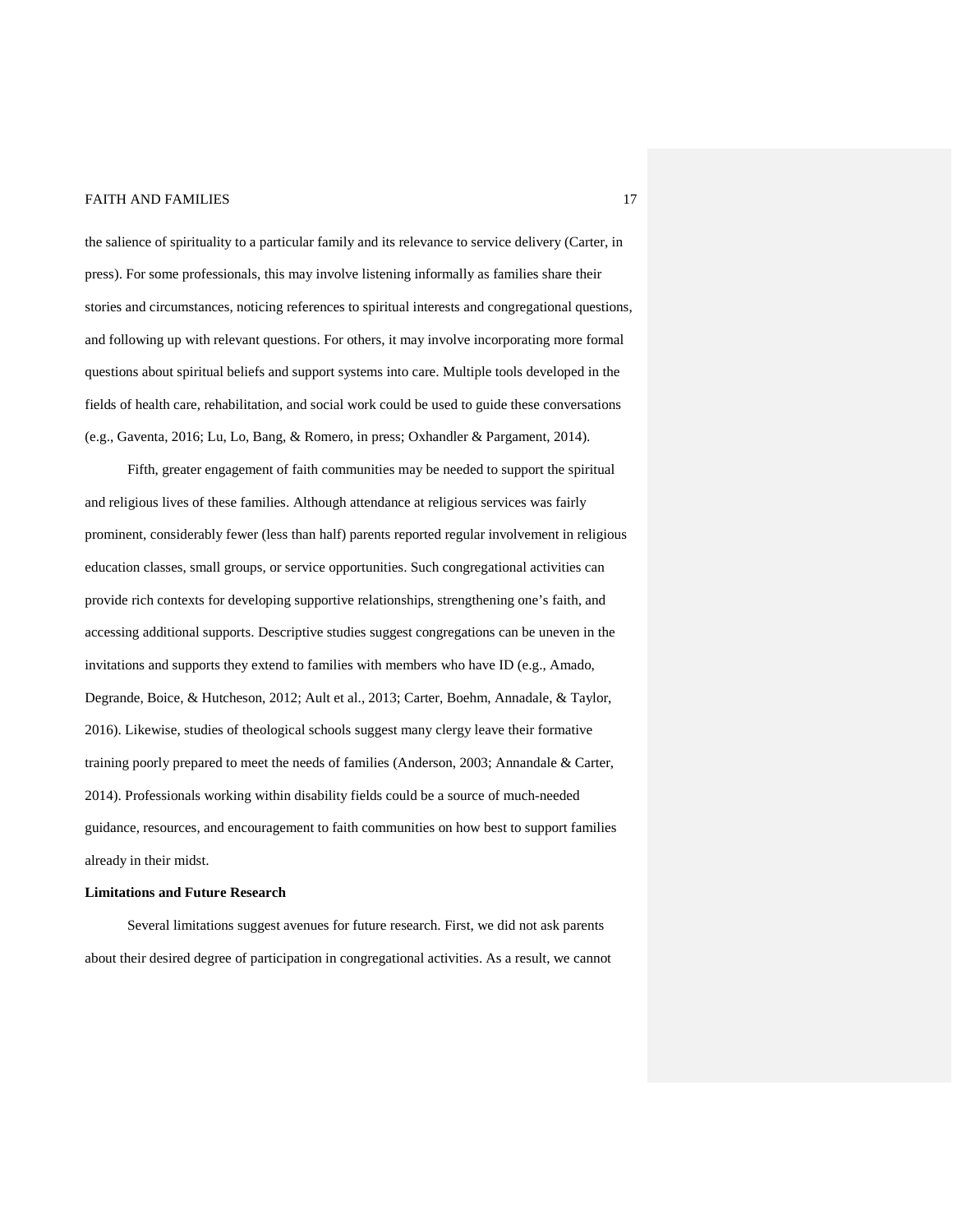conclude whether the portrait of participation revealed in this study is encouraging or concerning. The absence of invitations, hospitality, supports, and accessible programming have all been cited as potential barriers to congregational involvement (e.g., Jacober, 2010; O'Hanlon, 2013). Future researchers cshould incorporate individual interviews with parents in order as one way to examine the gap between desired and actual spiritual expressions and participation. Second, our sample was restricted to just two areas of the country—<del>[removed for review]</del>Illinois and [removed for review]Tennessee. Although we selected states that differed in a variety of ways (e.g., economically, culturally, religiously), other regions of the country may differ substantially in their religious and spiritual priorities. The heterogeneous religious landscape of the United States highlights the importance of recruiting national samples in future studies addressing the experiences of families. One approach for accomplishing this work more efficiently would be to incorporate relevant disability variables into recurring studies (e.g., Gallup, Pew). Third, our findings reflect the views of just one member of each household; most often the mother. It is unclear whether the beliefs, religious faith, and spiritual practices expressed by these parents are shared by others in their immediate families. For example, among the 75% of participants who were married, future studies could address the extent to which both parents converge or diverge in their views (cf., Biesenger & Arikawa, 2007: Haworth et al., 1996). Fourth, the voluntary nature of this study may have meant some parents and caregivers selected in or out on the basis of its focus. Although we emphasized in our study invitations that we wanted to hear from individuals for whom spirituality and religion was and was not relevant, the sample could have been biased. Future studies should address whether the portrait of parents may be even more heterogenous that was reflected in our sample. Fifth, we did not examine the ways in which the spiritual and religious lives of parents impacted the spiritual and religious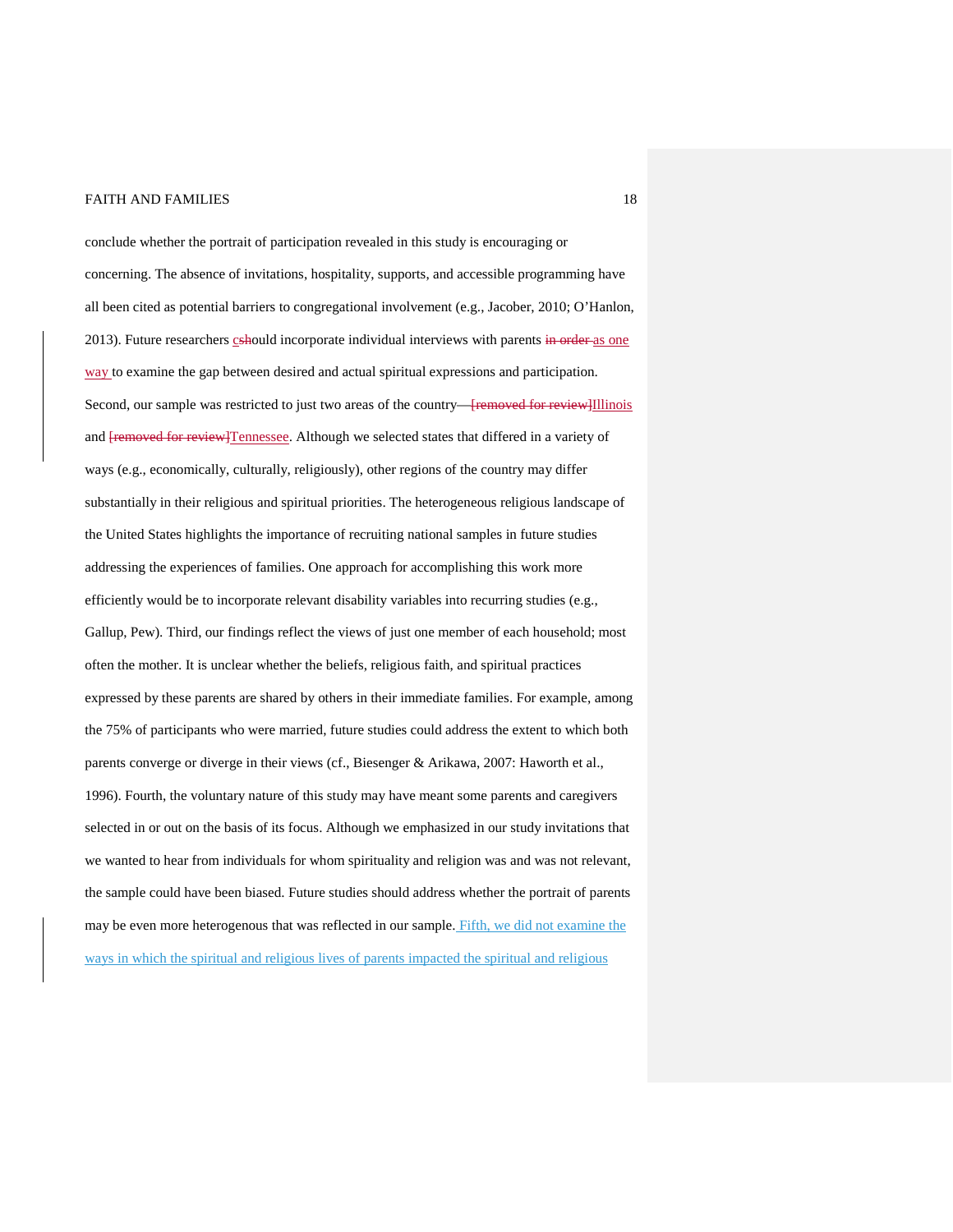formation of their children with ID. Numerous studies have documented the shaping influence of parents on the beliefs and practices of their children without disabilities (e.g., Barry, Nelson, Davarya, & Urry, 2010—). Future researchers should examine the ways in which this dimension of parents' lives impact the upbringing, experiences, and perspectives of their daughters and sons with ID.

## **Conclusion**

Faith can be a relevant and prominent aspect of the lives of parents and caregivers whose family members have ID. Yet the diversity reflected in our findings provides an important reminder that individualization must always mark efforts to support the spiritual and religious lives of these families. Understanding the preferences and practices of individuals in this area can ensure services and supports are designed in ways that align with their priorities and needs.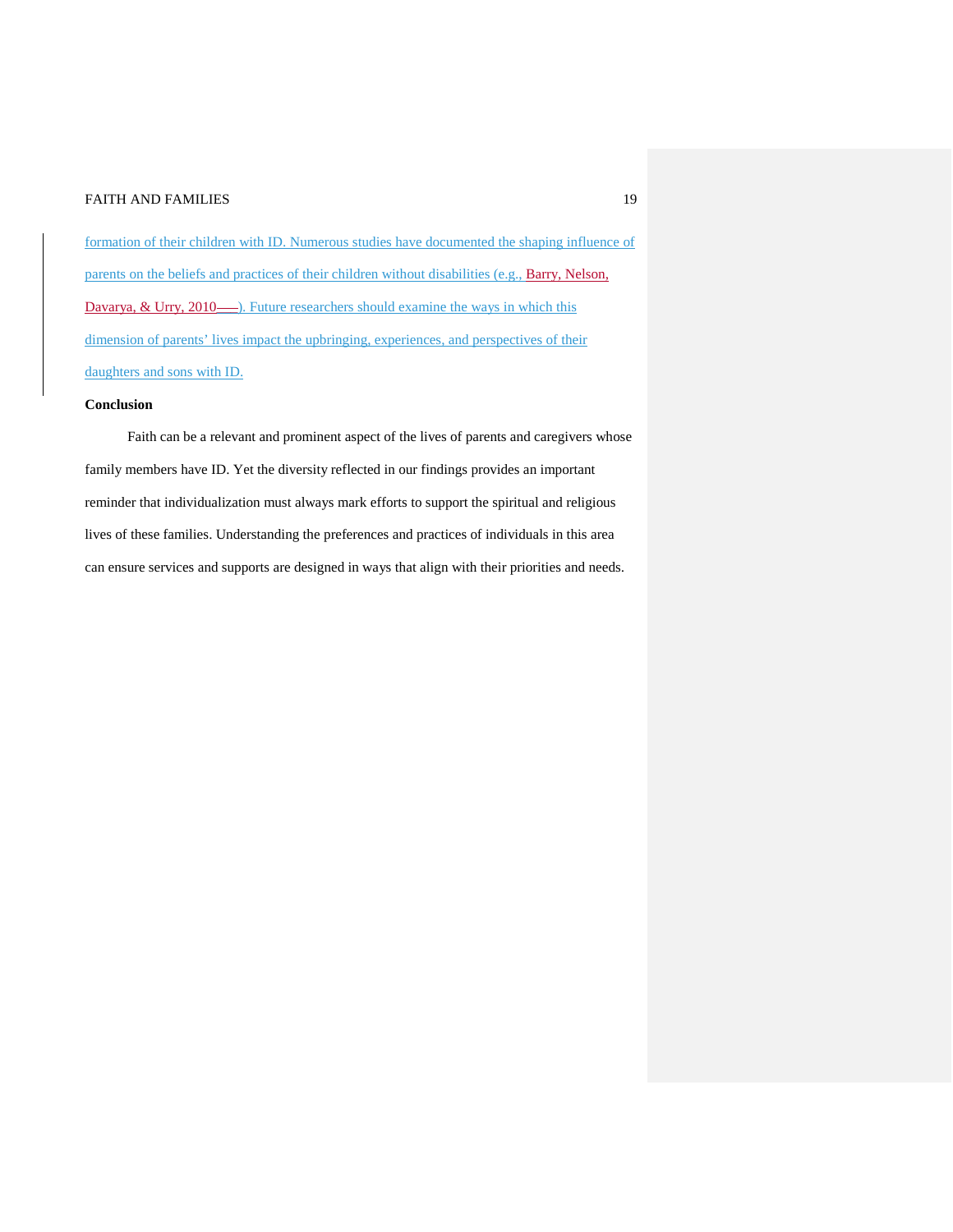#### **References**

- Abbott, D., & Meredith, W. (1986). Strengths of parents with retarded children. *Family Relations*, *35*, 371-375. doi:10.2307/584363
- Ajuwon, P. M., & Brown, I. (2012). Family quality of life in Nigeria. *Journal of Intellectual Disability Research, 56*, 61-70. doi:10.1111/j.1365-2788.2011.01487.x
- Amado, A. N., Degrande, M., Boice, C., & Hutcheson, S. (2012). Accessible congregations campaign: Follow-up survey of impact on individuals with intellectual/developmental disabilities (ID/DD). *Journal of Religion, Disability, and Health*, *16*, 394-419. doi:10.10 80/15228967.2012.731909
- American Association on Intellectual and Developmental Disabilities. (2015). *Spirituality*. Washington, DC: Author. Retrieved from http://aaidd.org/news-policy/policy/positionstatements/spirituality
- Anderson, R. C. (Ed.). (2003). *Graduate theological education and the human experience of disability.* Binghamton, NY: Haworth Press.
- Annandale, N. H., & Carter, E. W. (2014). Disability and theological education: A North American study. *Theological Education, 48,* 83-102*.*
- Ault, M. J. (2010). Inclusion of religion and spirituality in the special education literature. *The Journal of Special Education, 44,* 176-189. doi:10.1177/0022466909336752
- Ault, M. J., Collins, B. C., & Carter, E. W. (2013). Congregational participation and supports for children and adults with disabilities: Parent perceptions. *Intellectual and Developmental Disabilities, 51,* 48-61. doi:10.1352/1934-9556-51.01.048
- Barry, C. N., Nelson, L., Davarya, S., & Urry, S. (2010). Religiosity and spirituality during the transition to adulthood. *International Journal of Behavioral Development, 34*, 311-324. **Formatted:** Font: Italic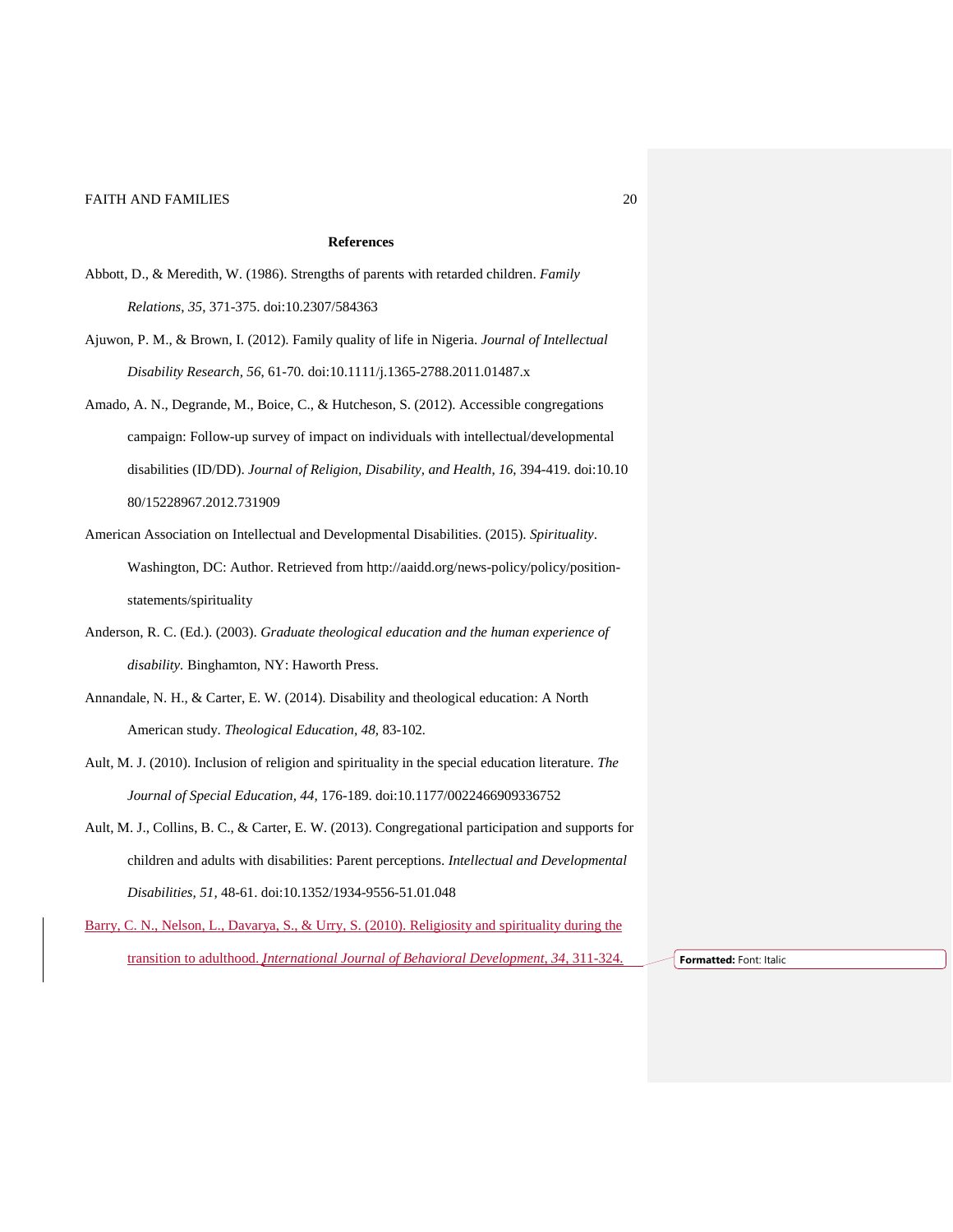#### doi:10.1177/0165025409350964

- Baylor University. (2005). *The Baylor religion survey*. Waco, TX: Baylor Institute for Studies of Religion.
- Bennett, T., Deluca, D. A., & Allen, R. W. (1995). Religion and children with disabilities. *Journal of Religion and Health, 34,* 301-312. doi:10.1007/BF02248739
- Biesenger, R., & Arikawa, H. (2007). Religious attitude and happiness among parents of children with developmental disabilities. *Journal of Religion, Disability, and Health, 11,* 23-34. doi:10.1300/J095v11n04\_03
- Blustein, C. L., Carter, E. W., & McMillan, E. (2016). The voices of parents: Post–high school expectations, priorities, and concerns for children with intellectual and developmental disabilities. *The Journal of Special Education, 50,* 164-177. doi:10.1177 /0022466916641381
- Boehm, T. L., & Carter, E. W. (in press). Family quality of life and it's correlates among parents of children and adults with intellectual disability. *American Journal on Intellectual and Developmental Disabilities.*
- Boehm, T. L., Carter, E. W., & Taylor, J. L. (2015) Family quality of life during the transition to adulthood for individuals with intellectual disability and/or autism spectrum disorders. *American Journal on Intellectual and Developmental Disabilities, 120*, 395–411. doi:10 .1352/1944-7558-120.5.395
- Brown, R. I., MacAdam-Crisp, J., Wang, M., & Iarocci, G. (2006). Family quality of life when there is a child with a developmental disability. *Journal of Policy and Practice in Intellectual Disabilities, 3*, 238–245. doi:10.1111/j.1741-1130.2006.00085.x
- Bruininks, R. H., Woodcock, R. W., Weatherman, R. F., & Hill, B. K. (1996). *Scales of*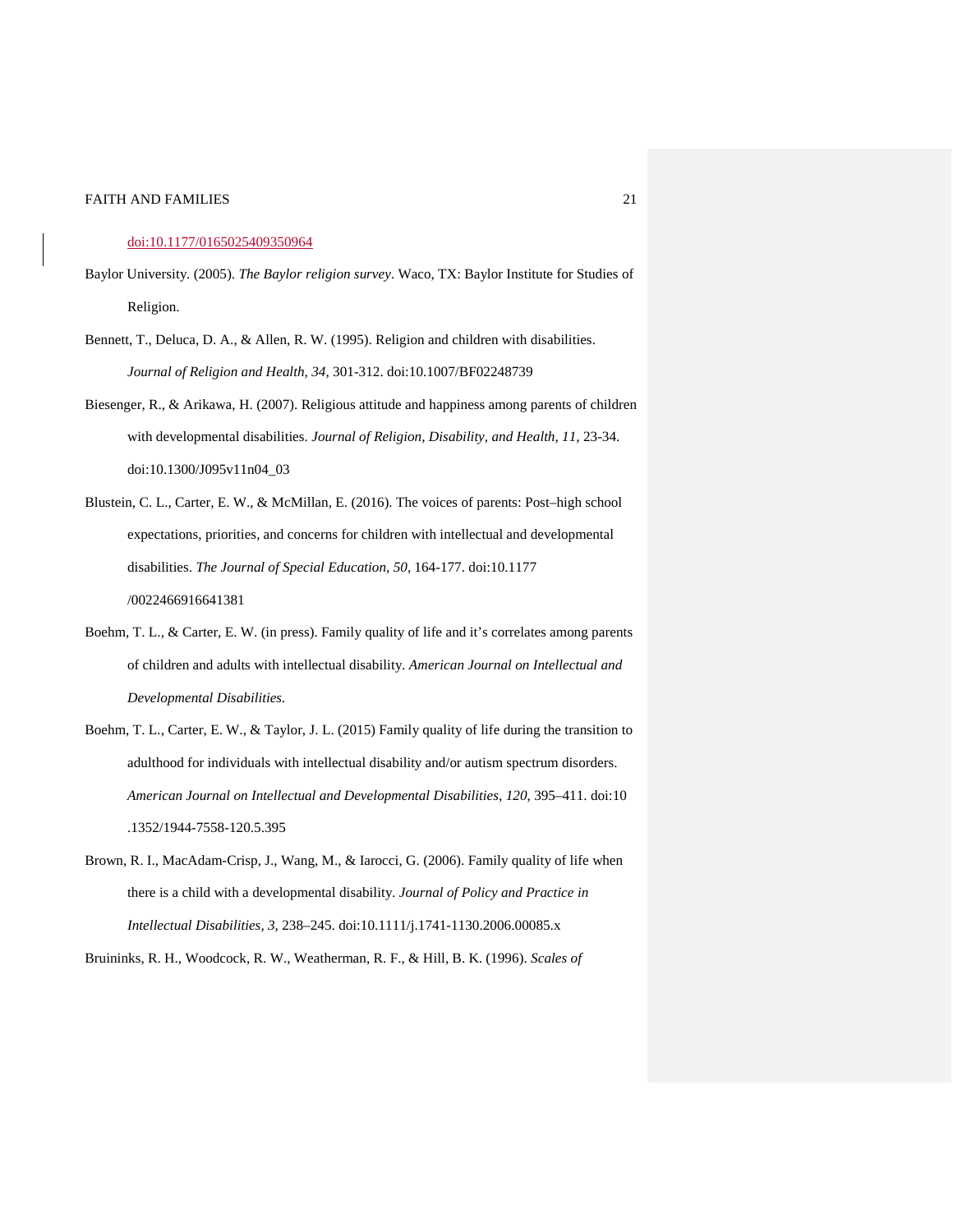*Independent Behavior – Revised*. Rolling Meadows, IL: Riverside Publishing.

- Carter, E. W. (in press). Spirituality and the family unit. In Turns, B., Ramisch, J., & Whiting, J. (Eds.), *Systematically treating autism: A guide for empowering families.* Oxford, UK: Routledge.
- Carter, E. W. (2007). *Including people with disabilities in faith communities: A guide for service providers, families, and congregations.* Baltimore, MD: Paul H. Brooks.
- Carter, E. W. (2013). Supporting inclusion and flourishing in the religious and spiritual lives of people with intellectual and developmental disabilities. *Inclusion, 1*, 64-75. doi:10.1352 /2326-6988-1.1.064
- Carter, E. W., Boehm, T. L., Annandale, N. H., & Taylor, C. (2016). Supporting congregational inclusion for children and youth with disabilities and their families. *Exceptional Children, 82,* 372-389*.* doi:10.1177/0014402915598773
- Cassibba, R., Papagna, S., Calabrese, M. T., Costantino, E., Paterno, A., & Granqvist, P. (2014). The role of attachment to God in secular and religious/spiritual ways of coping with a serious disease. *Mental Health, Religion, & Culture, 17*, 252-261. http://dx.doi.org/10 .1080/13674676.2013.795138
- Denton, M. L., Pearce, L. D., & Smith, C. (2008). *Religion and spirituality on the path through adolescence.* (Research Report No. 8). National Study of Youth and Religion, University of North Carolina: Chapel Hill, NC.
- Fetzer Institute (1999/2003). *Multidimensional measurement of religiousness/spirituality for use in health research: A report of the Fetzer Institute/National Institute on Aging Working Group.* Kalamazoo, MI: Author.

Gaventa, W. (2016). Disability and spirituality: Re-membering wholeness in services and

**Formatted:** Default Paragraph Font, Font: (Default) +Body (Calibri), 11 pt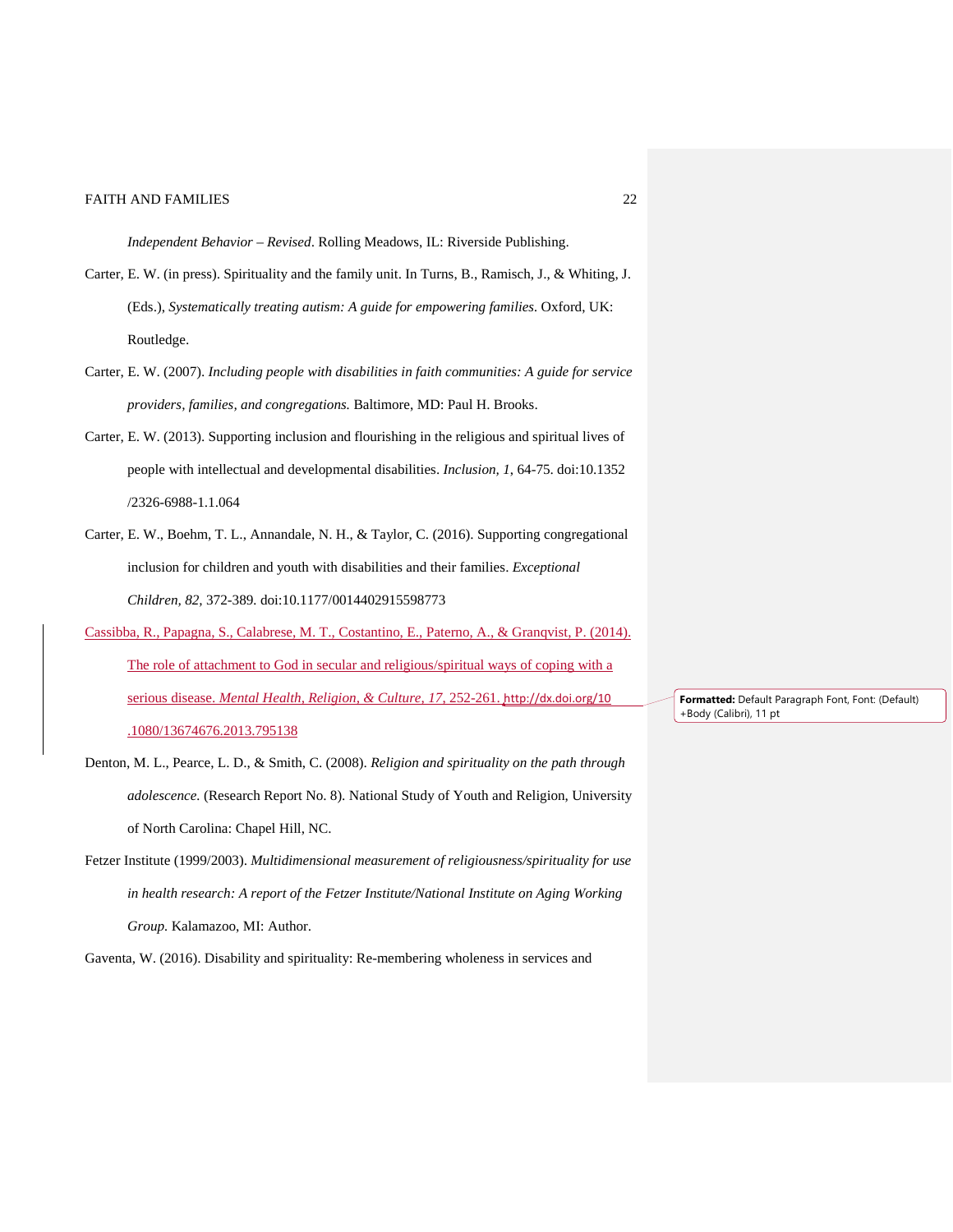supports. *Journal of Disability & Religion, 20,* 307-316. doi:10.1080/23312521 .2016.1239155

- Gaventa, W. C. (2018). *Disability and spirituality: Recovering wholeness.* Waco, TX: Baylor University Press.
- German, M. L., & Maisto, A. A. (1982). The relationship of a perceived family support system to the institutional placement of mentally retarded children. *Education & Training of the Mentally Retarded*, *17*, 17-23.
- Hall, D. E., Meador, K. G., & Koenig, H. G. (2008). Measuring religiousness in health research: Review and critique. *Journal of Religion and Health, 47*, 134-163. doi:10.1007/s10943- 008-9165-2
- Haworth, A. M., Hill, A. E., & Glidden, L. M. (1996). Measuring religiousness of parents of children with developmental disabilities. *Mental Retardation, 34,* 271-279.
- Holland, J. C., Kash, K. M., Passik, S., Gronert, M. K., Sison, A., Lederberg, M., …Fox, B. (1998). A brief spiritual beliefs inventory for use in quality of life research in lifethreatening illness. *Psycho-Oncology, 7*, 460-469. doi:10.1002/(SICI)1099-1611 (199811/12)7:6<460::AID-PON328>3.0.CO;2-R
- Hu, X., Wang, M., & Fei, X. (2012). Family quality of life of Chinese families of children with intellectual disabilities. *Journal of Intellectual Disability Research, 56*, 30–44. doi:10 .1111/j.1365-2788.2011.01391.x
- Jacober, A. E. (2010). Youth ministry, religious education, and adolescents with disabilities: Insights from parents and guardians. *Journal of Religion, Disability, and Health*, *14*, 167- 181. doi:10.1080/15228961003622310

Jones, R. P., & Cox, D. (2017). *America's changing religious identity: Findings from the 2016*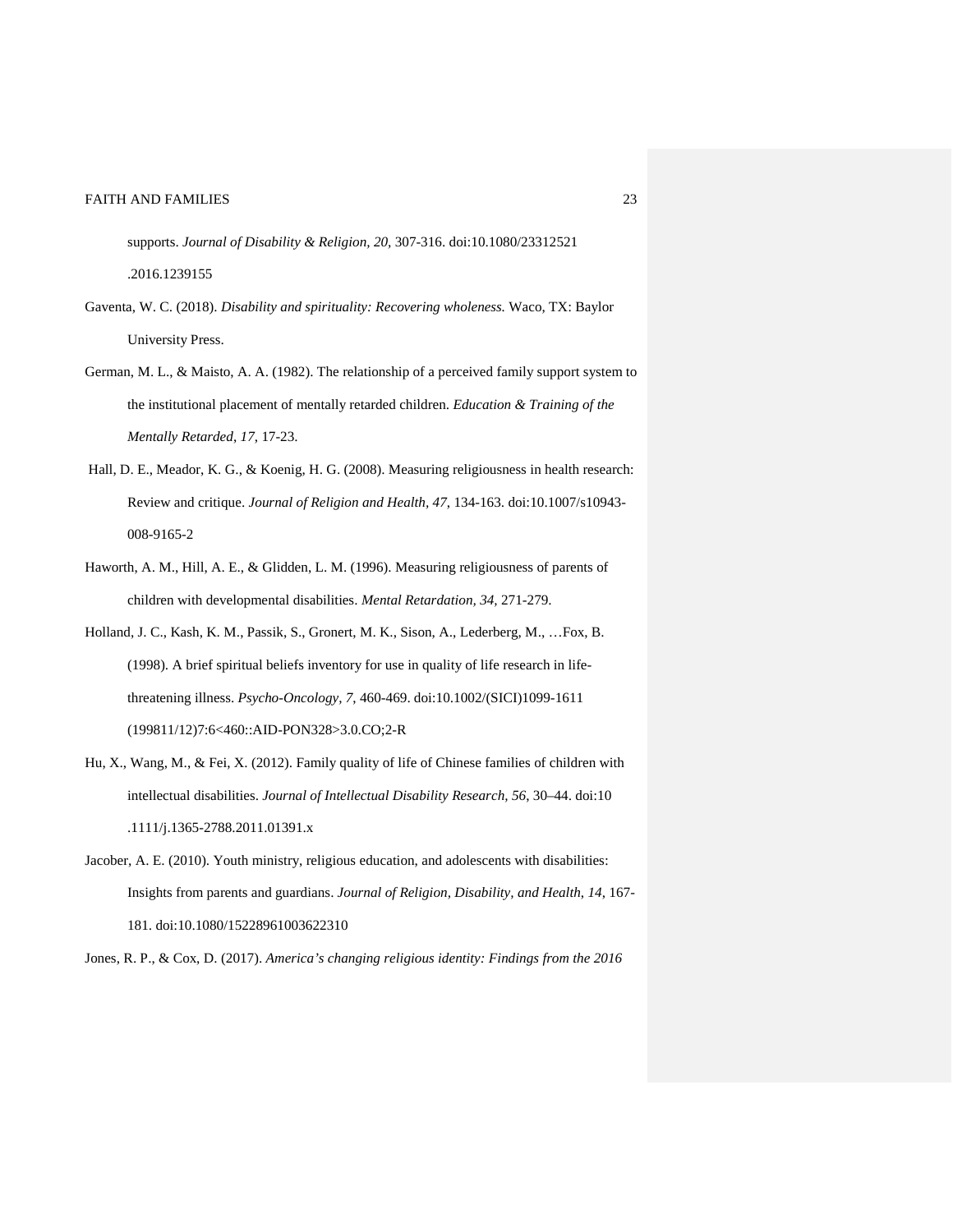*American Values Atlas.* Washington, DC: Public Religion Research Institute.

- Jones, J. L., & Gallus, K. L. (2016). Understanding deinstitutionalization: What families value and desire in the transition to community living. *Research and Practice for Persons with Severe Disabilities, 41,* 116-131. doi:10.1177/1540796916637050
- Koenig, H. G., & Büssing, A. (2010). The Duke University Religion Index (DUREL): A fiveitem measure for use in epidemiological studies. *Religions, 1*, 78-85. doi:10.3390/ rel1010078
- Koenig, H. G., King, D. E., & Carson, V. B. (2012). *Handbook of religion and health* (2nd ed.). New York, NY: Oxford University Press.
- Lee, S. H., Wehmeyer, M. L., Palmer, S. B., Soukup, J. H., & Little, T. D. (2008). Selfdetermination and access to the general education curriculum. *The Journal of Special Education, 42*, 91–107. doi:10.1177/0022466907312354
- Lu, J., Lo, C., Bang, N. M., & Romero, D. (in press). A critical review of spiritual well-being scales: Implications for research, practice, and education in rehabilitation counseling. *Rehabilitation Counseling Bulletin.* Advance online publication. doi:10.1177 /0034355218776764
- Michie, M., & Skinner, D., (2010). Narrating disability, narrating religious practice: Reconciliation and Fragile X syndrome. *Intellectual and Developmental Disabilities, 48*, 99–111. doi:10.1352/1934-9556-48.2.99.
- Minnes, P. M. (1998). Family resources and stress associated with having a mentally retarded child. *American Journal on Mental Retardation*, *93*, 184-192.
- O'Hanlon, E. E. (2013). Religion and disability: The experiences of families of children with special needs. *Journal of Religion, Disability, and Health*, *17*, 42-61. doi:10.1080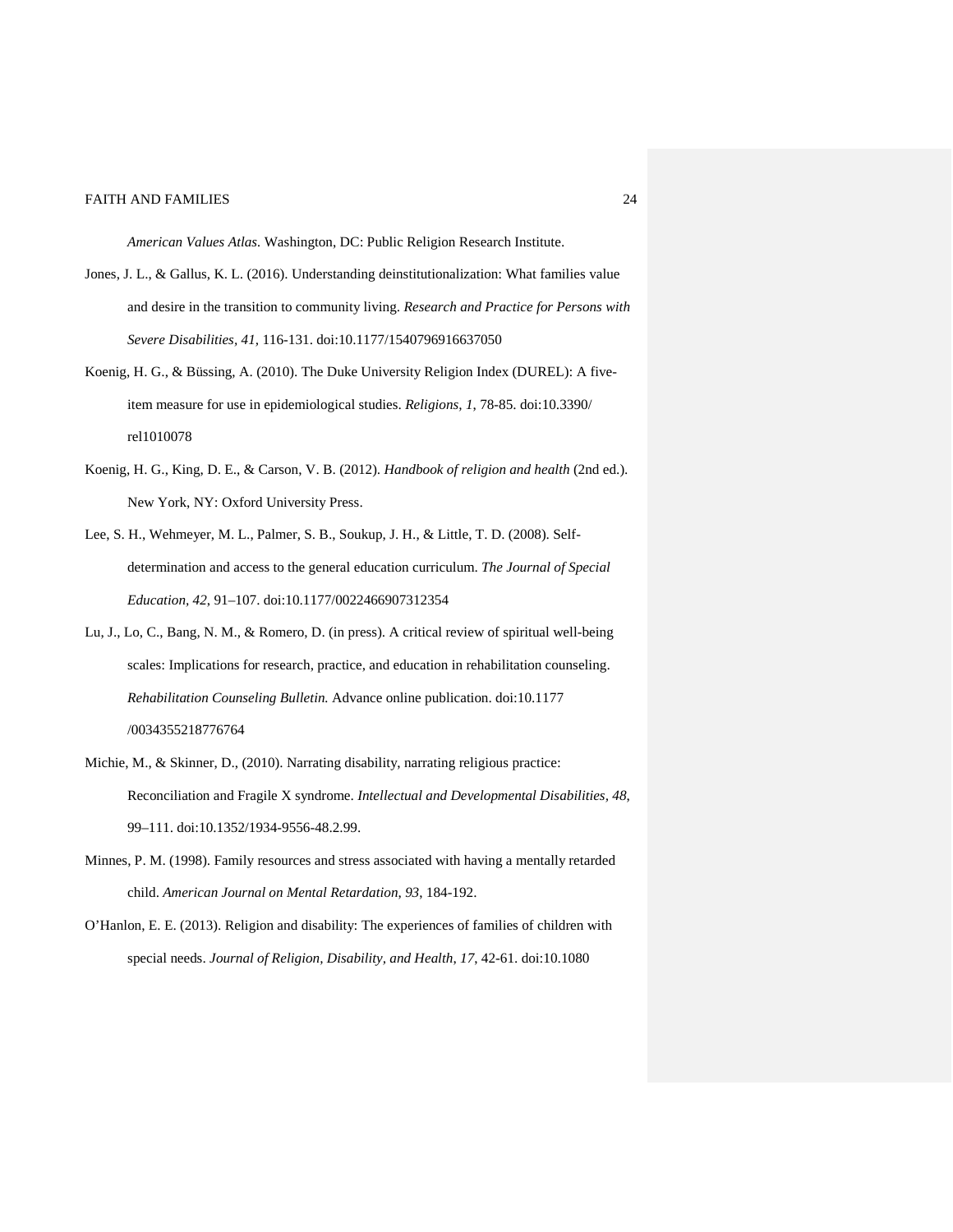/15228967.2012.731874

- Oxhandler, H. K., & Pargament, K. I. (2014). Social work practitioners' integration of clients' religion and spirituality in practice: A literature review. *Social Work, 59,* 271-279. doi:10 .1093/sw/swu018
- Park, C. L., Masters, K. S., Salsman, J. M., Wachholtz, A., Clements, A. D., Salmoirago-Blotcher, E., …Wischenka, D. M. (2017). Advancing our understanding of religion and spirituality in the context of behavioral medicine. *Journal of Behavioral Medicine, 40*, 39-51. doi:10.1007/s10865-016-9755-5
- Pearce, M. J. (2005). A critical review of the forms and value of religious coping among informal caregivers. *Journal of Religion and Health, 44,* 81-118. doi:10.1007/s10943-004 -1147-4
- Pew Research Center. (2015). *Religious landscape study.* Retrieved from http://www.pewforum .org/religious-landscape-study
- Plante, T. G., & Boccaccini, M. T. (1997). The Santa Clara Strength of Religious Faith Questionnaire. *Pastoral Psychology, 45*, 375-387. [doi:10.1007/BF02230993](http://dx.doi.org/10.1007%2FBF02230993)
- Plante, T. G., Vallaeys, C. L., Sherman, A. C., & Wallston, K. A. (2002). The development of a brief version of the Santa Clara Strength of Religious Faith Questionnaire. *Pastoral Psychology, 50*, 359-368. doi:10.1023/A:1014413720710
- Poston, D. J., & Turnbull, A. P. (2004). Role of spirituality and religion in family quality of life for families of children with disabilities. *Education and Training in Developmental Disabilities, 39*, 95-108.
- Putnam, R. D., & Campbell, D. E. (2010). *American grace: How religion unites and divides us.*  New York, NY: Simon and Schuster.
- Reddon, J. E., McDonald, L., & Kysela, G. M. (1992). Parental coping and family stress I: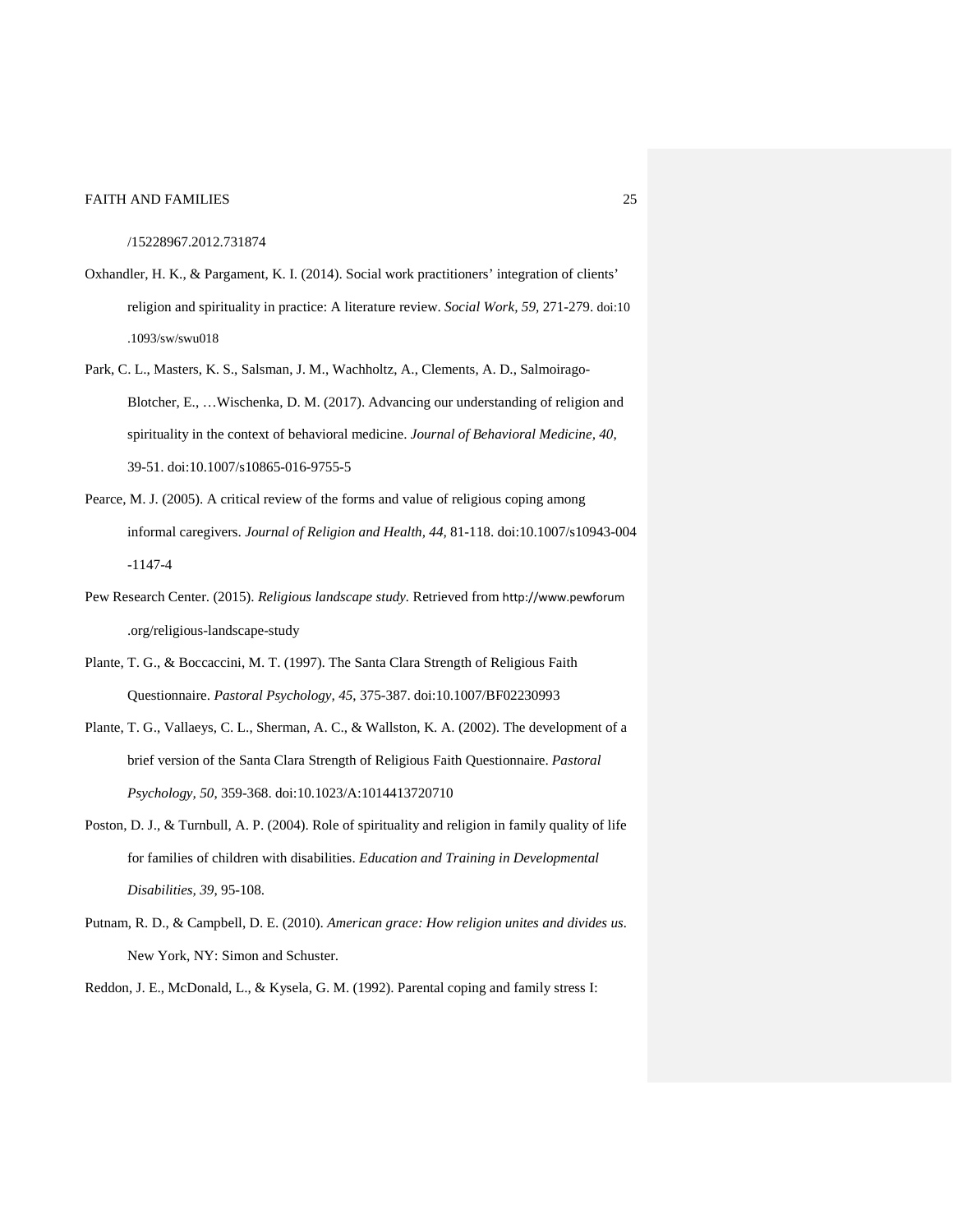Resources for and functioning of families with a preschool child having a developmental disability. *Early Child Development and Care*, *8*, 1-26. doi:10.1080/0300443920830101

- Reynolds, M. C., Gotto, G., Agosta, J., Arnold, K., & Fay, M. L. (2016). Supporting families across the life course. In *Critical issues in intellectual and developmental disabilities: Contemporary research, practice, and policy*. Washington, DC: American Association on Intellectual and Developmental Disabilities.
- Reynolds, M. C., Gotto, G. S., Arnold, C., Boehm, T. L., Magana, S., Dinora, P., …Lakin, C. (2015). Goals for supporting families across the life course. *Inclusion, 3*, 260-266. doi:10 .1352/2326-6988-3.4.260
- Reynolds, M. C. & Kardell, Y. (2017). Charting the LifeCourse for persons with IDD and their families: Moving from principles to practice. *Social Innovations Journal, 32*, 20-33.
- Rogers-Dulan, J. (1998). Religious connectedness among urban African American families who have a child with disabilities. *Mental Retardation, 36*, 91-103. doi: 10.1352/0047-6765 (1998)036<0091:RCAUAA>2.0.CO;2
- Schippers, A., Zuna, N., & Brown, I. (2015). A proposed framework for an integrated process of improving quality of life. *Journal of Policy and Practice in Intellectual Disabilities, 12*, 151–161. doi:10.1111/jppi.1Zl11
- Skinner, D., Correa, V., Skinner, M., & Bailey, D. (2001). Role of religion in the lives of Latino families of young children with developmental delays. *American Journal on Mental Retardation, 106*, 297-313. doi:10.1352/08958017(2001)106<0297:RORITL>2.0.CO;2
- Skinner, D., Rodriguez, P., & Bailey, D. (1999). Qualitative analysis of Latino parents' religious interpretations of their child's disability*. Journal of Early Intervention, 22*, 271-285. doi: 10.1177/105381519902200401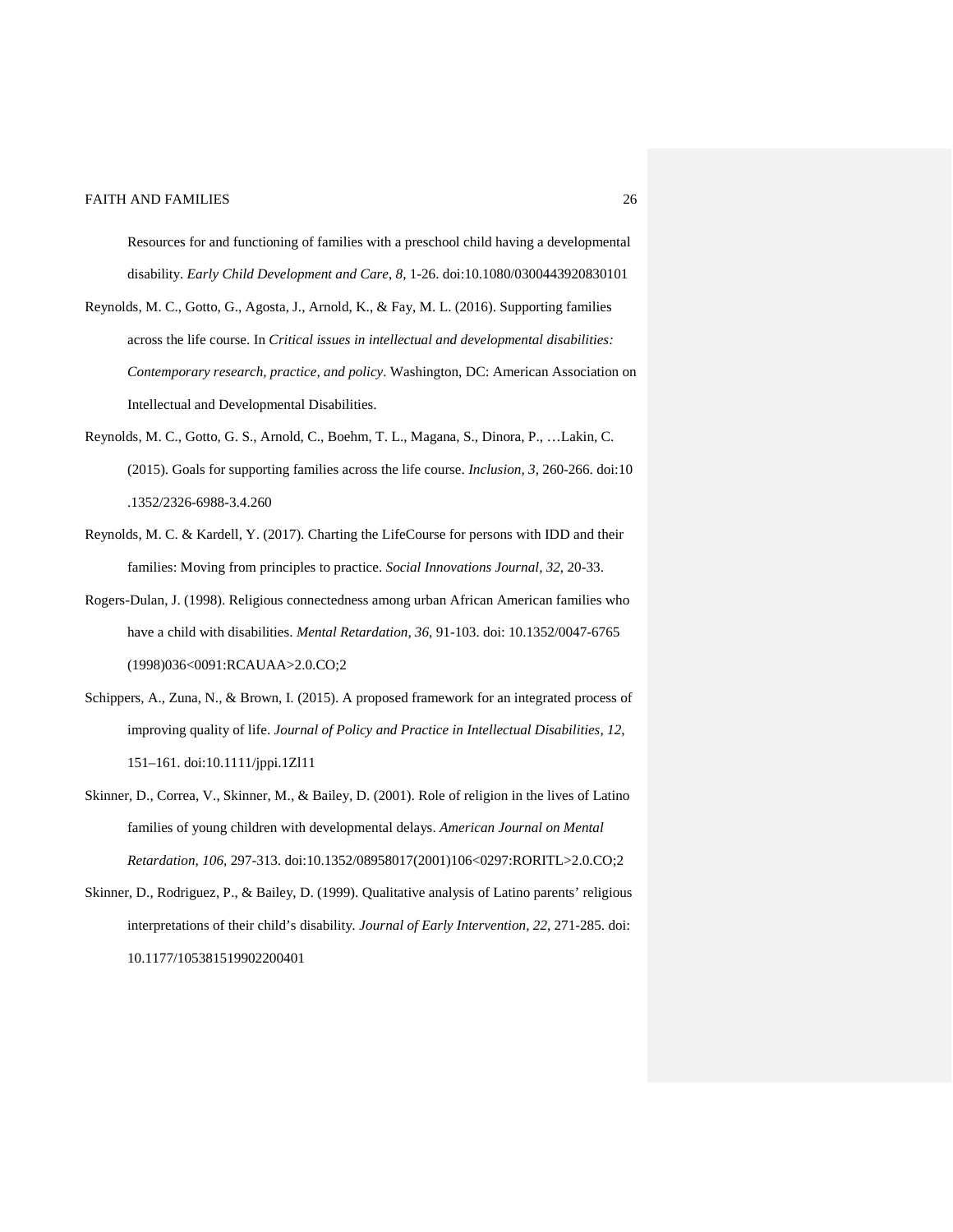- Smith, C., & Snell, P. (2009). *Souls in transition: The religious and spiritual lives of emerging adults.* New York, NY: Oxford University Press.
- Speraw, S. (2006). Spiritual experiences of parents and caregivers who have children with disabilities or special needs. *Issues in Mental Health Nursing*, *27*, 213-230. doi:10.1080 /01612840500436974
- Stausberg, M., & Engler, S. (Eds.) (2016). *The Oxford handbook of the study of religion*. Oxford, UK: Oxford University Press.
- Storch, E. A., Roberti, J. W., Bagner, D. M., Lewin, A. B., Baumeister, A. L., & Geffken, G. R. (2004). Further psychometric properties of the Santa Clara Strength of Religious Faith Questionnaire – Short Form. *Journal of Psychology and Christianity, 23*, 51-53.
- Storch, E. A., Roberti, J. W., Bravata, E., & Storch, J. B. (2004). Psychometric investigation of the Santa Clara Strength of Religious Faith Questionnaire – Short-Form. *Pastoral Psychology, 52*, 479-483. doi:10.1023/B:PASP.0000031526.64795.41
- Tarakeshwar, N., & Pargament, K. I. (2001). Religious coping in families of children with autism. *Focus on Autism and Other Developmental Disabilities*, *16*, 247–260. doi:10 .1177/108835760101600408
- TASH. (2010). *TASH resolution on spirituality.* Baltimore, MD: Author.
- The Arc. (2010). *Spirituality*. Washington, DC: Author. Retrieved from https://www.thearc.org/who-we-are/position-statements/life-in-thecommunity/spirituality
- The Joint Commission. (2010). *Advancing effective communication, cultural competence, and patient- and family-centered care: A roadmap for hospitals*. Oakbrook Terrace, IL: Author.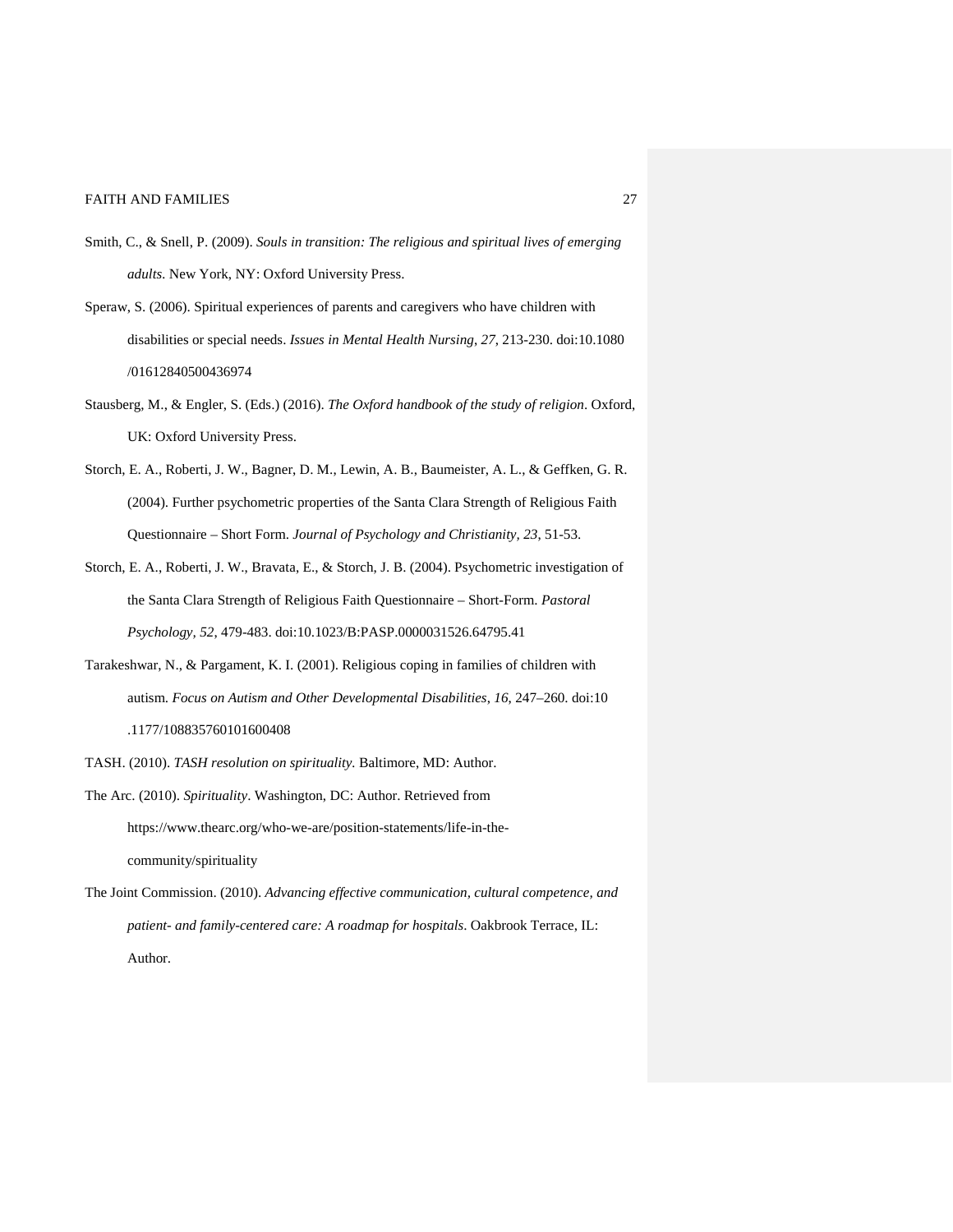- Treloar, L. L. (2002). Disability, spiritual beliefs and the church: the experiences of adults with disabilities and family members. *Journal of Advanced Nursing, 40,* 594-603.
- Weisner, T. S., Beizer, L., Stolze, L. (1991). Religion and the families of developmentally delayed children. *American Journal on Mental Retardation, 95*, 647-662.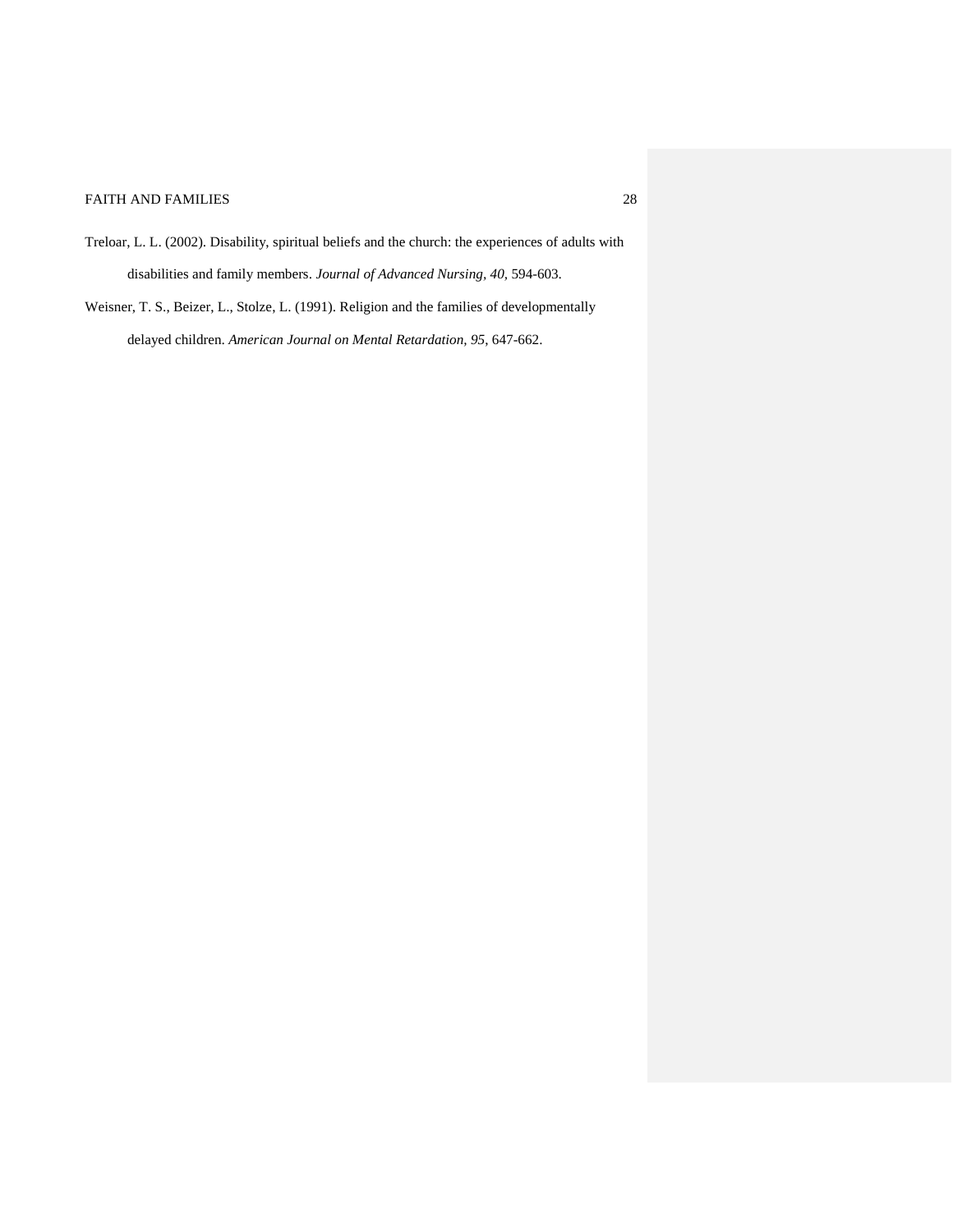#### Table 1

*Demographics of Responding Participants*

| Variable                                | n              | %    |
|-----------------------------------------|----------------|------|
| Relationship to family member with ID   |                |      |
| Mother                                  | 455            | 86.0 |
| Father                                  | 45             | 8.5  |
| Sibling                                 | 14             | 2.6  |
| Grandparent                             | 8              | 1.5  |
| Aunt/Uncle                              | $\overline{c}$ | 0.4  |
| Other (i.e., cousin, foster, guardian)  | 5              | 0.9  |
| Information not provided                | 1              |      |
| Marital status                          |                |      |
| Married                                 | 404            | 76.5 |
| Living as married                       | 9              | 1.7  |
| Separated or divorced                   | 59             | 11.2 |
| Widowed                                 | 30             | 5.7  |
| Single (not married or living together) | 26             | 4.9  |
| Information not provided                | $\overline{c}$ |      |
| Household size                          |                |      |
| Living alone                            | 15             | 2.8  |
| Two                                     | 96             | 18.1 |
| Three                                   | 164            | 31.0 |
| Four                                    | 144            | 27.2 |
| Five                                    | 66             | 12.5 |
| Six or more                             | 42             | 8.3  |
| Information not provided                | 1              |      |
| Race/ethnicity <sup>a</sup>             |                |      |
| White (non-Hispanic)                    | 463            | 86.5 |
| African American/Black                  | 41             | 7.7  |
| Latina/Latino/ Hispanic                 | 17             | 3.2  |
| Asian/Asian American                    | 10             | 1.9  |
| American Indian or Alaska Native        | $\mathfrak{2}$ | 0.4  |
| Other (e.g., Middle Eastern)            | $\mathbf{2}$   | 0.4  |
| Information not provided                | $\mathbf{1}$   |      |
| Highest level of education completed    |                |      |
| Some high school                        | 2              | 0.4  |
| High school degree                      | 47             | 8.9  |
| Some college                            | 102            | 19.2 |
| Two-year degree                         | 56             | 10.6 |
| Four-year degree                        | 160            | 30.2 |
| Graduate/professional degree            | 163            | 30.8 |
| Annual household income                 |                |      |
| Less than $$15,000$                     | 14             | 2.8  |
| $$15,000 - $34,999$                     | 71             | 14.1 |
| $$35,000 - $49,999$                     | 57             | 11.3 |
| $$50,000 - $74,999$                     | 106            | 21.0 |
| $$75,000 - $99,999$                     | 85             | 16.8 |
| \$100,000 or more                       | 172            | 34.1 |
| Information not provided                | 25             |      |

*Note.* Percentages are based on the number of participants who completed the given item.<br><sup>a</sup>Response instructions included *check all that apply;* thus total is more than 100%.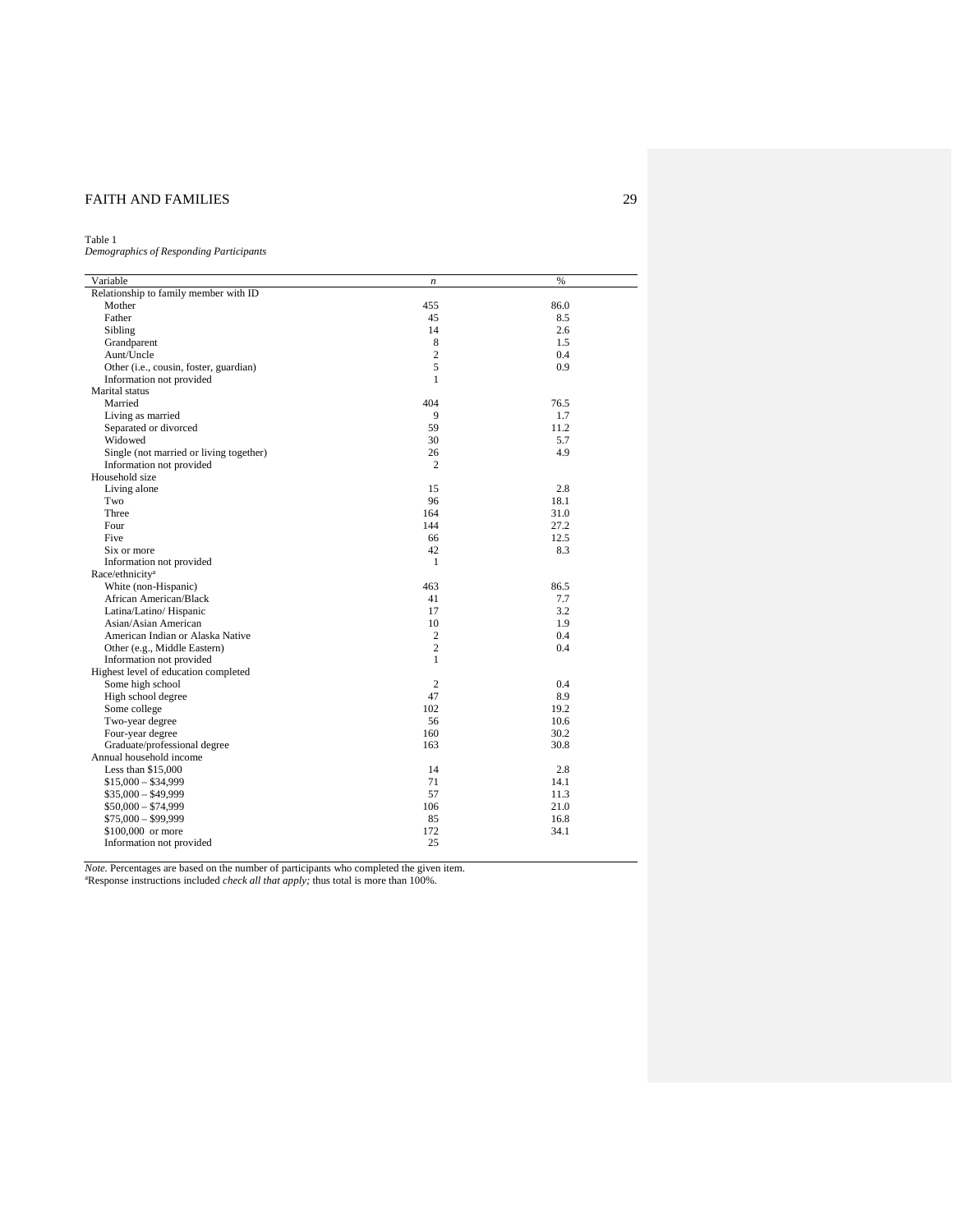# Table 2

*Demographics of Family Member with Intellectual Disability*

| Variable                                            | n   | $\%$ |  |
|-----------------------------------------------------|-----|------|--|
|                                                     |     |      |  |
| Gender                                              |     |      |  |
| Female                                              | 188 | 35.9 |  |
| Male                                                | 336 | 64.1 |  |
| Information not provided                            | 6   |      |  |
| Age                                                 |     |      |  |
| Birth to 9                                          | 86  | 16.2 |  |
| 10 to 19                                            | 158 | 29.8 |  |
| 20 to 29                                            | 156 | 29.4 |  |
| 30 to 39                                            | 76  | 14.3 |  |
| 40 to 49                                            | 38  | 7.2  |  |
| 50 or above                                         | 16  | 3.0  |  |
| Additional autism spectrum disorder (ASD) diagnosis |     |      |  |
| Yes                                                 | 216 | 40.8 |  |
| N <sub>o</sub>                                      | 313 | 59.2 |  |
| Information not provided                            | 1   |      |  |
| Perceived disability severity                       |     |      |  |
| Mild                                                | 74  | 14.0 |  |
| Moderate                                            | 290 | 54.7 |  |
| Severe                                              | 134 | 25.3 |  |
| Very severe                                         | 32  | 6.0  |  |
| Level of seriousness of behaviors <sup>a</sup>      |     |      |  |
| Normal                                              | 295 | 61.5 |  |
| Marginally serious                                  | 84  | 17.5 |  |
| Moderately serious                                  | 49  | 10.2 |  |
| Serious                                             | 36  | 7.5  |  |
| Very serious                                        | 16  | 3.3  |  |
| Information on all items not provided               | 50  |      |  |
|                                                     |     |      |  |

*Note.* Percentages are based on number of participants who completed the given item.<br><sup>a</sup>Behavior Problems subscale of the Scales of Independent Behaviors—Revised.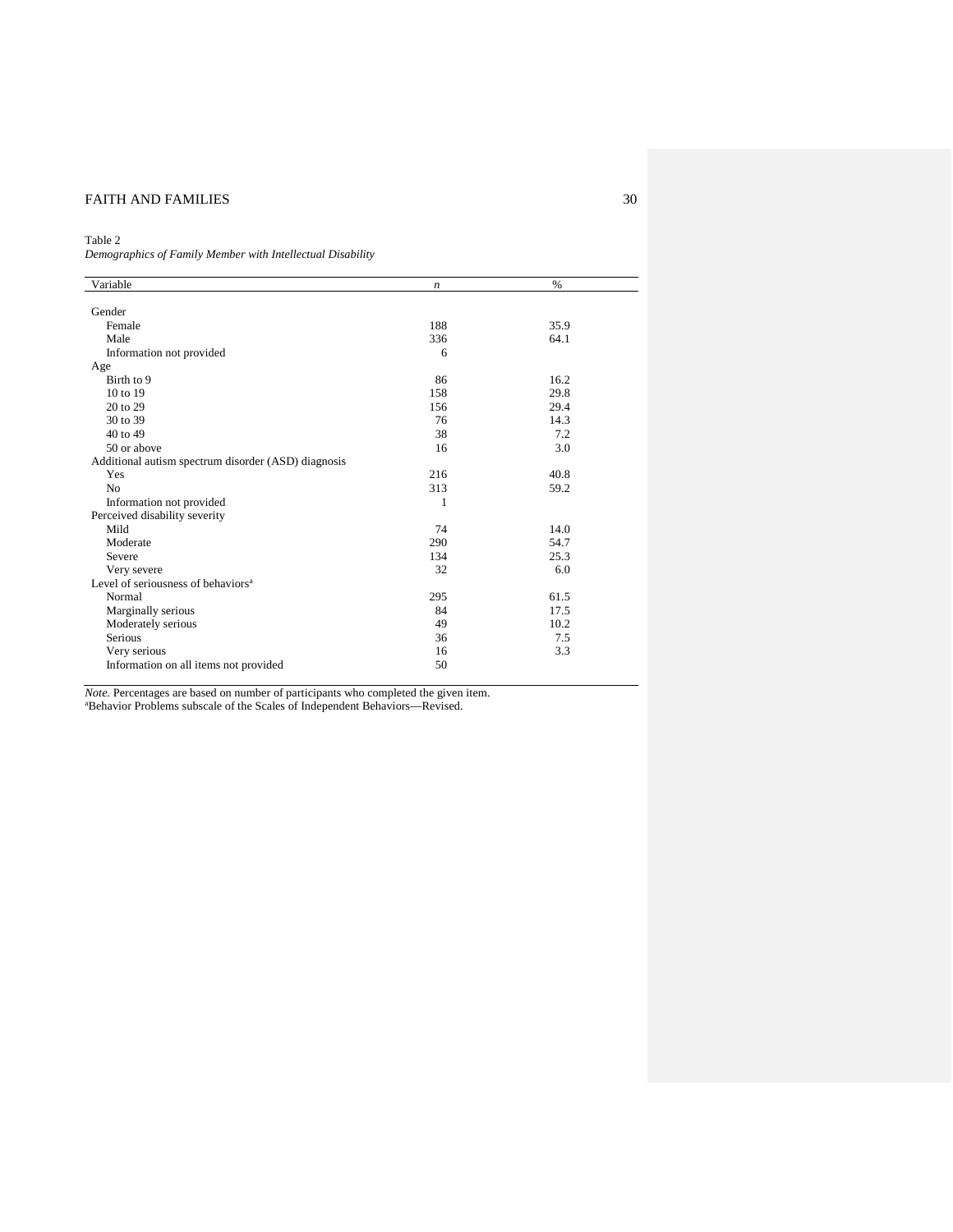#### Table 3

*Frequency of Participation in Various Congregational Activities* 

|                                                                                                  |         | Frequency of participation (% of responses) |            |         |          |       |
|--------------------------------------------------------------------------------------------------|---------|---------------------------------------------|------------|---------|----------|-------|
|                                                                                                  |         |                                             | Several    | Once or | At least |       |
|                                                                                                  |         | Seldom/                                     | times a    | twice a | once a   | Don't |
| Activity                                                                                         | Missing | never                                       | year       | month   | week     | know  |
|                                                                                                  |         |                                             |            |         |          |       |
| Attending a Sunday school or religious education class                                           | 21      | 61.3                                        | 10.2       | 5.9     | 21.8     | 0.8   |
| Participating in prayer, study, or small group                                                   | 19      | 56.4                                        | 15.5       | 9.2     | 18.0     | 1.0   |
| Participating in sacraments (e.g., communion, confession, anointing)                             | 22      | 42.1                                        | 19.9       | 22.2    | 14.2     | 1.6   |
| Participating in prayer meetings                                                                 | 24      | 68.2                                        | 13.8       | 5.5     | 10.9     | 1.6   |
| Serving in the choir or on a music team                                                          | 25      | 88.3                                        | 3.8        | 1.8     | 5.0      | 1.2   |
| Participating in local outreach activities (e.g., serving a community center, visiting shut-ins) | 19      | 60.7                                        | 26.0       | 7.4     | 4.5      | 1.4   |
| Attending congregational fellowships, potlucks, and other social gatherings                      | 21      | 48.5                                        | 36.1       | 10.2    | 3.1      | 2.0   |
| Leading prayers publicly during religious services                                               | 26      | 87.9                                        | 6.3        | 3.4     | 1.4      | 1.0   |
| Leading scripture readings during religious services                                             | 24      | 89.1                                        | 5.9        | 2.8     | 1.4      | 0.8   |
| Attending a religious retreat, conference, rally, or congress                                    | 20      | 81.4                                        | 14.9       | 1.2     | 1.4      | 1.2   |
| Serving as an usher or greeter                                                                   | 23      | 87.0                                        | 6.5        | 4.1     | 1.2      | 1.2   |
| Serving as an acolyte or alter server                                                            | 31      | 95.6                                        | 1.6        | 0.8     | 1.2      | 0.8   |
| Participating in a national or international mission activities (e.g., short-term trips)         | 5.29    | 91.4                                        | 1.5<br>0.2 | 1.5.6   | 0.2      | 1.6   |
| Performing other forms of service for the congregation (write in): _____________                 | 157     | 61.1                                        | 12.9       | 12.1    | 7.8      | 6.2   |
| Participating in other congregational activities (write in):                                     | 217     | 71.2                                        | 7.3        | 7.3     | 3.2      | 10.9  |

*Note. n* = 530. Missing column represents the number of people with missing data on that item. Percentages of responses are based on the number of participants completing a given item.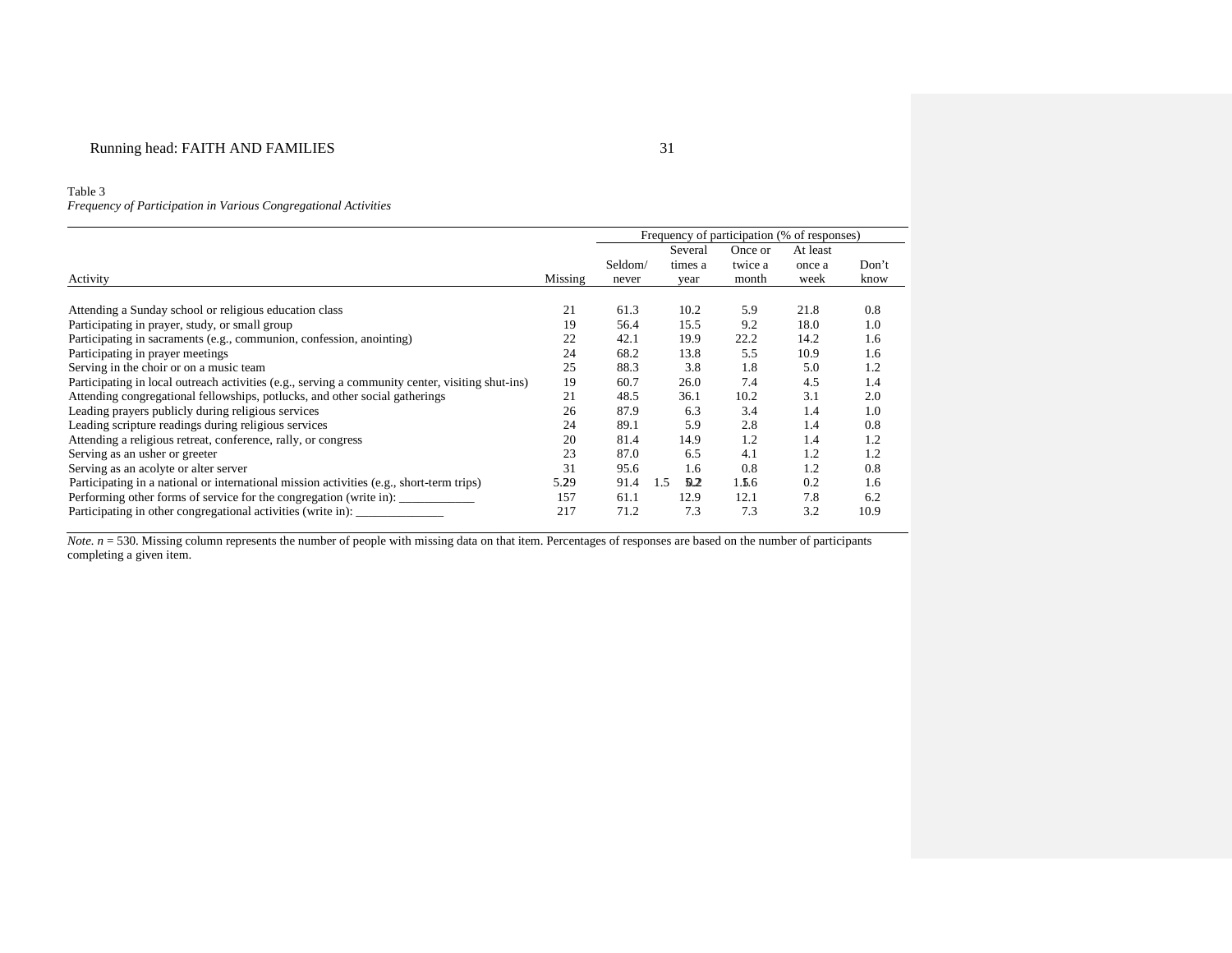# Running head: FAITH AND FAMILIES 32

Table 4

*Parent Responses on System of Belief Inventory (SBI-15R) Scale Items*

|                                                |                | Percentage of responses |          |       |       |            |
|------------------------------------------------|----------------|-------------------------|----------|-------|-------|------------|
|                                                |                | Strongly                |          |       |       |            |
|                                                |                | Disagree                | Disagree | Agree | Agree |            |
| Subscale/Item                                  | Missing        | (1)                     | (2)      | (3)   | (4)   | M(SD)      |
| Beliefs and practices                          |                |                         |          |       |       |            |
| I feel certain that God in some form exists.   | 3              | 4.0                     | 4.2      | 10.1  | 81.8  | 3.70(0.73) |
| One's life and death follows a plan from God.  | 6              | 9.9                     | 8.4      | 24.8  | 56.9  | 3.29(0.98) |
| I have experienced a sense of hope as a result | 3              | 10.2                    | 6.8      | 27.3  | 55.6  | 3.28(0.98) |
| of my religious or spiritual beliefs.          |                |                         |          |       |       |            |
| I pray for help during bad times.              | $\overline{2}$ | 8.1                     | 13.4     | 24.8  | 53.6  | 3.24(0.97) |
| I have experienced peace of mind through my    | $\overline{2}$ | 8.9                     | 6.8      | 36.4  | 47.9  | 3.23(0.92) |
| prayers and meditation.                        |                |                         |          |       |       |            |
| Religion is important in my day-to-day life.   | 1              | 15.3                    | 6.4      | 23.8  | 54.4  | 3.17(1.09) |
| During times of stress, my religious or        | 5              | 9.9                     | 11.0     | 32.0  | 47.0  | 3.16(0.98) |
| spiritual beliefs have been strengthened.      |                |                         |          |       |       |            |
| I believe God will not give me a burden I      | 8              | 14.6                    | 11.3     | 23.6  | 50.6  | 3.10(1.09) |
| cannot carry.                                  |                |                         |          |       |       |            |
| Prayer or meditation has helped me cope        | $\overline{2}$ | 8.1                     | 18.4     | 31.3  | 42.2  | 3.08(0.96) |
| during times of stress.                        |                |                         |          |       |       |            |
| I believe God protects me from harm.           | 6              | 12.0                    | 12.6     | 32.3  | 43.1  | 3.06(1.02) |
| Social support                                 |                |                         |          |       |       |            |
| I enjoy attending religious functions held by  | 6              | 15.1                    | 12.0     | 33.2  | 39.7  | 2.98(1.06) |
| my religious or spiritual group.               |                |                         |          |       |       |            |
| I enjoy meeting or talking often with people   | $\overline{4}$ | 11.4                    | 28.1     | 28.5  | 31.9  | 2.81(1.01) |
| who share my religious or spiritual beliefs.   |                |                         |          |       |       |            |
| When I need suggestions on how to deal with    | $\overline{2}$ | 24.1                    | 11.6     | 31.4  | 33.0  | 2.73(1.16) |
| problems, I know someone in my religious or    |                |                         |          |       |       |            |
| spiritual community that I can turn to.        |                |                         |          |       |       |            |
| When I feel lonely, I rely on people who share | 4              | 19.0                    | 18.1     | 34.8  | 28.1  | 2.72(1.07) |
| my spiritual or religious beliefs for support. |                |                         |          |       |       |            |
| I seek out people in my religious or spiritual | 3              | 32.6                    | 31.9     | 21.8  | 13.7  | 2.17(1.03) |
| community when I need help.                    |                |                         |          |       |       |            |

*Note. n* = 530. Missing column represents the number of people with missing data on that item. Percentages of responses are based on the number of participants completing a given item.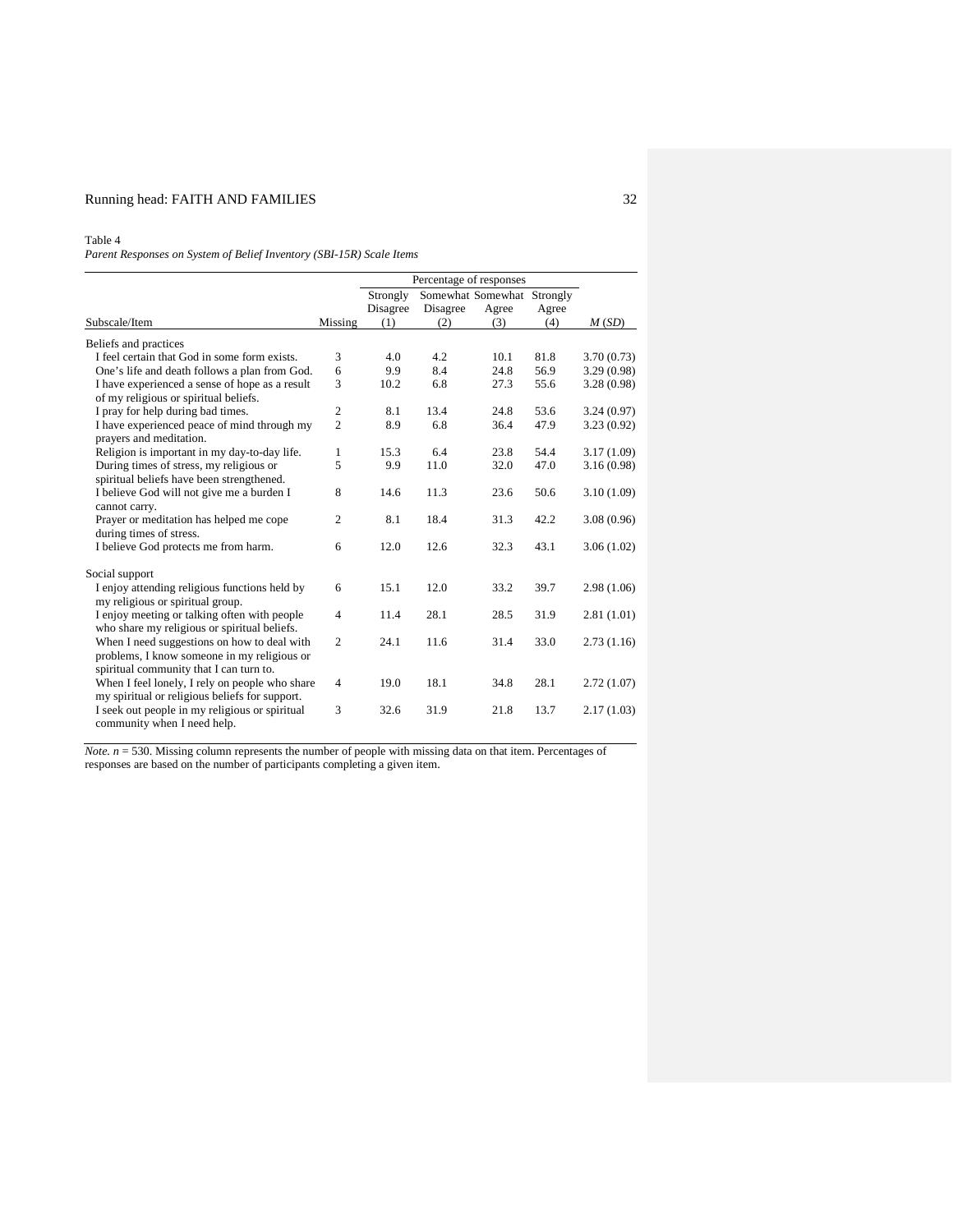# Table 5

*Parent Responses on Santa Clara Strength of Religious Faith Questionnaire – Short Form*

|                                                                    |         | Percentage of responses     |                 |              |                          |            |
|--------------------------------------------------------------------|---------|-----------------------------|-----------------|--------------|--------------------------|------------|
| Item                                                               | Missing | Strongly<br>Disagree<br>(1) | Disagree<br>(2) | Agree<br>(3) | Strongly<br>Agree<br>(4) | M(SD)      |
| I look to my faith as providing meaning and<br>purpose in my life. | 5       | 10.5                        | 8.8             | 36.4         | 44.4                     | 3.15(0.96) |
| I enjoy being around others who share my<br>faith.                 | 6       | 8.6                         | 9.5             | 46.4         | 35.5                     | 3.09(0.89) |
| My faith impacts many of my decisions.                             | 3       | 10.2                        | 12.5            | 38.3         | 38.9                     | 3.06(0.96) |
| I pray daily.                                                      | 6       | 11.8                        | 15.1            | 32.6         | 40.5                     | 3.02(1.02) |
| I consider myself to be active in my faith or<br>congregation.     | 6       | 16.2                        | 24.0            | 29.8         | 30.0                     | 2.73(1.06) |

*Note. n* = 530. Response options reflect level of agreement ranging from 1 = *strongly disagree* to 4 = *strongly agree*. Percentages are based on the number of participants who completed the given item.